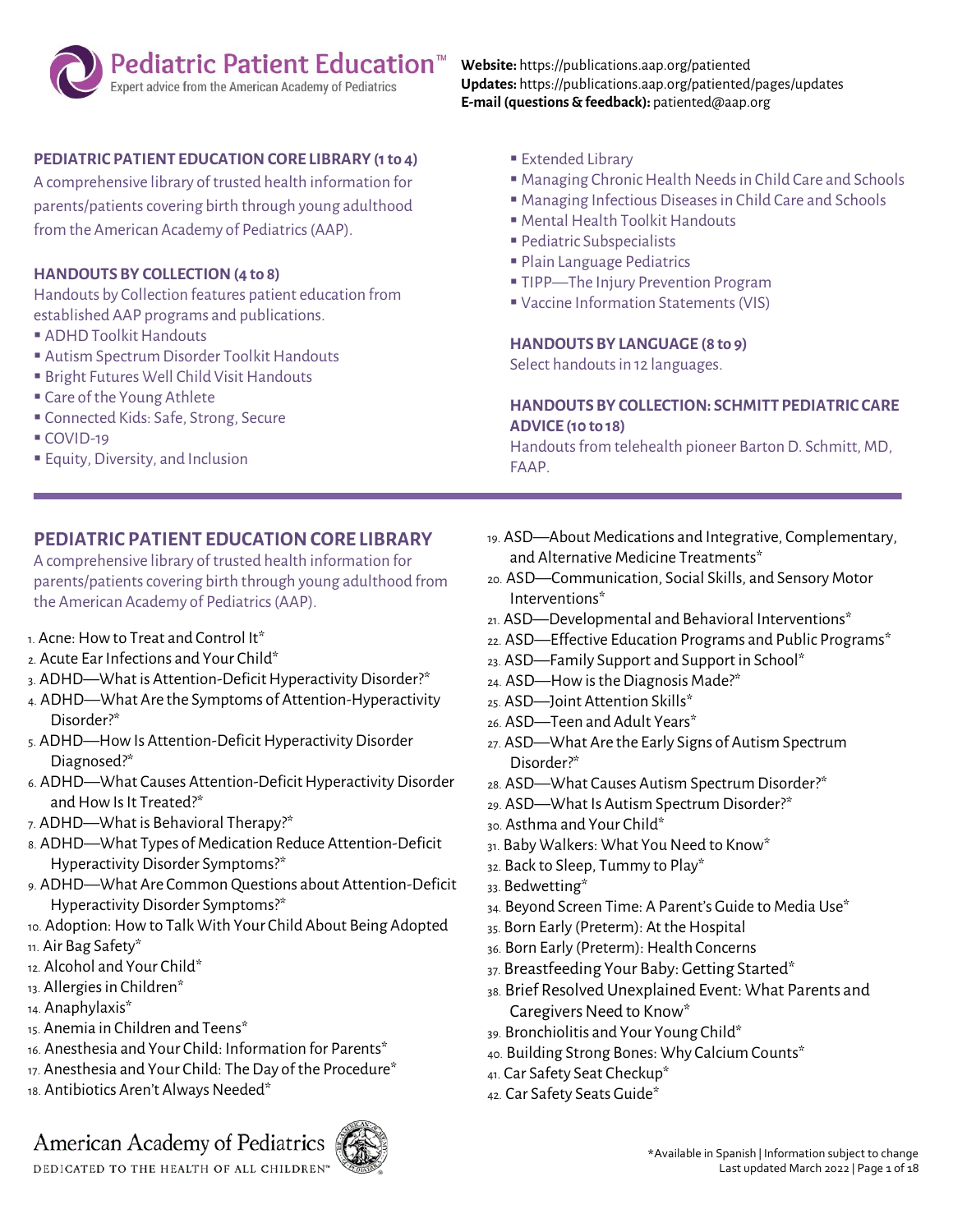

- 43. Car Safety Seats Product Information\*
- 44. Care of the Uncircumcised Penis\*
- 45. Child Sexual Abuse\*
- 46. Childproofing Your Home\*
- 47. Children's Dental Health: What You Need to Know
- 48. Choking Prevention and First Aid\*
- 49. Choosing a Pediatrician\*
- 50. Choosing Quality Child Care\*
- 51. Circumcision\*
- 52. Clean Intermittent Catheterization for Boys\*
- 53. Clean Intermittent Catheterization for Girls\*
- 54. Cocaine\*
- 55. Colds: What You Need to Know
- 56. Common Childhood Infections\*
- 57. Complementary and Integrative Medicine: What Parents Need to Know
- 58. Constipation and Your Child\*
- 59. Croup: When Your Child Needs Hospital Care\*
- 60. Croup and Your Young Child\*
- 61. Crying and Your Baby: How to Calm a Fussy or Colicky Baby\*
- 62. Cyberbullying: What Parents Need to Know
- 63. Dangers of Secondhand Smoke\*
- 64. Deciding to Wait\*
- 65. Decorative Contact Lenses: What Teens and Parents Need to Know\*
- 66. Depression in Children and Adolescents: Types and Signs
- 67. Depression in Children and Adolescents: Treatment
- 68. Diaper Rash\*
- 69. Diarrhea and Your Child\*
- 70. Discipline and Your Child\*
- 71. Eating Disorders: Anorexia and Bulimia\*
- 72. Eczema (Atopic Dermatitis)\*
- 73. Encourage Your Child to Be Physically Active\*
- 74. Febrile Seizures\*
- 75. Feeding Kids Right Isn't Always Easy: Tips for Preventing Food Hassles\*
- 76. Fever and Your Child\*
- 77. Fluoride Varnish Can Help Prevent Tooth Decay\*
- 78. Food Allergies and Your Child\*
- 79. For Today's Teens: A Message From Your Pediatrician\*
- 80. Fun in the Sun: Keep Your Family Safe\*
- 81. Gambling: Not a Safe Thrill\*
- 82. Gastroenteritis: When Your Child Needs Hospital Care\*
- 83. Get Fit, Stay Healthy\*
- 84. Giving Medicine to Children: Important Safety Information\*
- 85. Growing Up Healthy: Fat, Cholesterol, and More\*

### American Academy of Pediatrics



**Website:** https://publications.aap.org/patiented **Updates:** https://publications.aap.org/patiented/pages/updates **E-mail (questions & feedback):** patiented@aap.org

- 86. Headaches: What Teens Need to Know
- 87. Health Care for College Students\*
- 88. Healthy Communication With Your Child\*
- 89. Helping Your School-Age Child Cope With Death
- 90. Helping Your Child Cope With Life\*
- 91. Hepatitis B Vaccine \*
- 92. Hepatitis C\*
- 93. Hip Dysplasia (Developmental Dysplasia of the Hip)\*
- 94. Home Drug Testing \*
- 95. Home Safety Checklist\*
- 96. How to Prevent Shaken Baby Syndrome and Other Forms of Abusive Head Trauma\*
- 97. How to Prevent Tooth Decay in Your Baby\*
- 98. Imaging and Medical Radiation Safety\*
- 99. Imaging Tests: A Look Inside Your Child's Body\*
- 100. Immunizations\*
- 101. Inhalants\*
- 102. Inhaled and Intranasal Corticosteroids\*
- 103. Insect Repellents: What Parents Need to Know\*
- 104. Internet and Your Family, The\*
- 105. Is Your Toddler Communicating With You?\*
- 106. Jaundice and Your Newborn\*
- 107. Keep Your Family Safe: Fire Safety and Burn Prevention at Home\*
- 108. Know the Facts About HIV and AIDS\*
- 109. Influenza (Flu): What You Need to Know\*
- 110. Lactose Intolerance and Your Child\*
- 111. Lead is a Poison\*
- 112. Learning Disabilities\*
- 113. Lyme Disease\*
- 114. Making Healthy Decisions About Sex\*
- 115. Marijuana\*
- 116. Medicine and the Media: How to Make Sense of the Messages\*
- 117. Meningococcal Disease: Information for Teens and College Students\*
- 118. Message to Parents of Teen Drivers, A\*
- 119. Middle Ear Fluid and Your Child\*
- 120. Minor Head Injuries in Children\*
- 121. More Fiber for Your Children? Yes! Here's Why and How.\*
- 122. Navigating the Teen Years: Tips for Parents
- 123. Newborn Hearing Screening and Your Baby\*
- 124. Nursemaid's Elbow\*
- 125. Parent-Teen Driving Agreement and a Message to Parents of Teen Drivers: Pediatrician Implementation Guide
- 126. Parent's Guide to Head Lice\*

DEDICATED TO THE HEALTH OF ALL CHILDREN'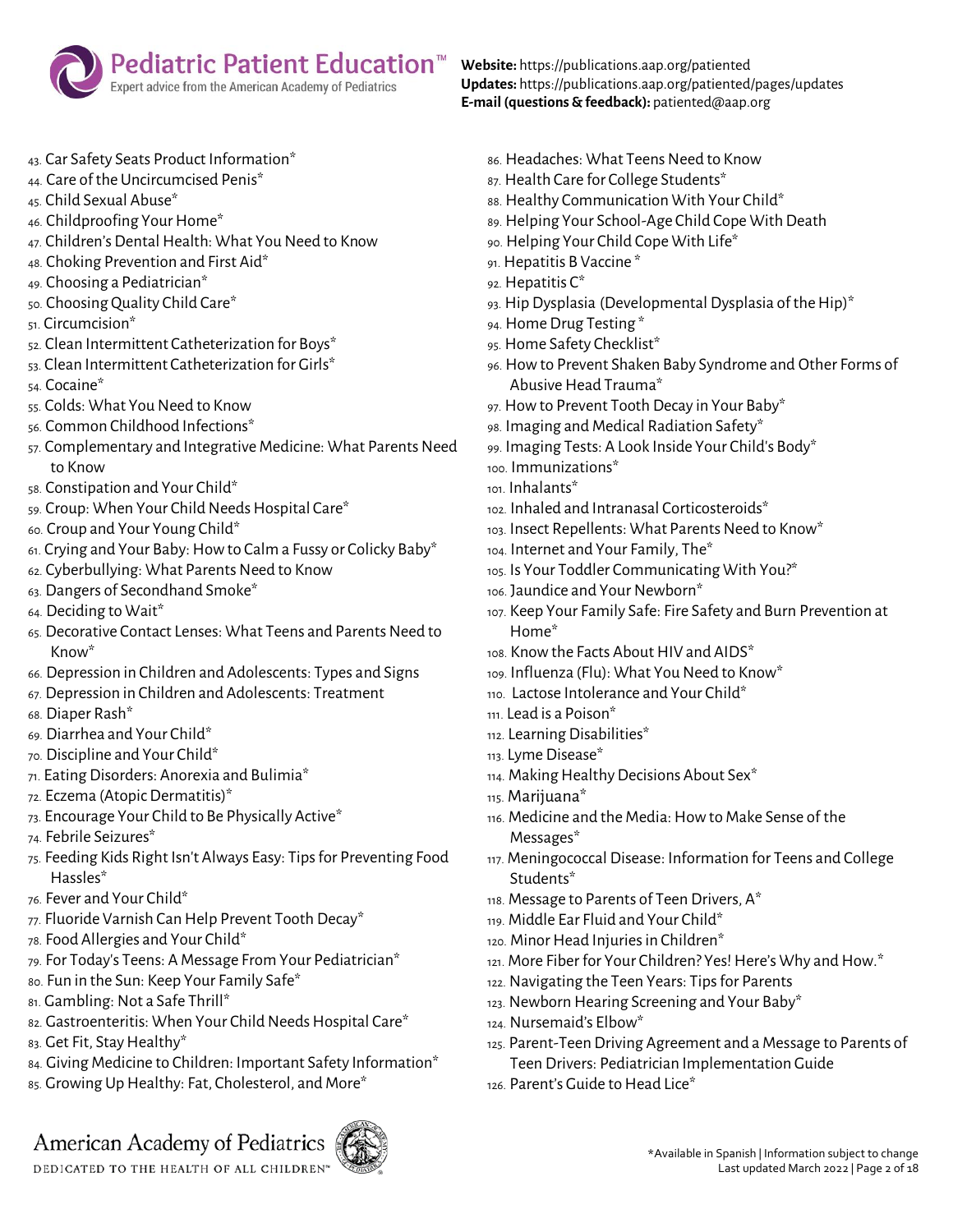

- 127. Parent's Guide to Teen Parties, A\*
- 128. Parent's Guide to Toy Safety, A\*
- 129. Parent's Guide to Water Safety, A\*
- 130. [Pelvic Exam] Your First Pelvic Exam\*
- 131. Pinkeye and Your Child\*
- 132. Playground Safety\*
- 133. Pneumococcal Infections\*
- 134. Pneumonia and Your Child\*
- 135. Preparing Infant Formula: Important Safety Information\*
- 136. Protect Your Child From Poison\*
- 137. Protect Yourself and Help Protect Your Baby: Information for New Moms on the Tdap Vaccine\*
- 138. Puberty: Ready or Not Expect Some Big Changes\*
- 139. Ratings: Making Healthy Media Choices\*
- 140. Raw Milk: What You Need to Know\*
- 141. Respiratory Syncytial Virus (RSV)\*
- 142. Responding to Children's Emotional Needs During Times of Crisis\*
- 143. Right From the Start: ABCs of Good Nutrition\*
- 144. Safe Sleep and Your Baby: How Parents Can Reduce the Risk of SIDS and Suffocation\*
- 145. Safety of Blood Transfusions\*
- 146. Separation and Divorce: Putting Your Children First\*
- 147. Should My Child Join a Clinical Trial?\*
- 148. Single Parenting\*
- 149. Sinusitis and Your Child\*
- 150. Sleep Apnea and Your Child\*
- 151. Sleep Problems in Children\*
- 152. Sleep—Your Child's Sleep Diary\*
- 153. Sleeping Well: Tips for Parents of Babies and Young Children\*
- 154. Smokeless Tobacco\*
- 155. Smoking and E-cigarettes: What Teens Need to Know
- 156. Smoking and E-cigarettes: What Parents Need to Know About the Risks of Tobacco Use\*
- 157. Sports and Your Child\*
- 158. Starting Solid Foods\*
- 159. Steroids: Play Safe, Play Fair\*
- 160. Students With Chronic Health Conditions: Guidance for Families, Schools, and Students\*
- 161. Substance Abuse Prevention\*
- 162. Talking With Your Teen About Sex\*
- 163. Talking With Your Young Child About Sex\*
- 164. Tattooing and Body Piercing\*
- 165. Teen Suicide, Mood Disorder, and Depression\*
- 166. Teething\*
- 167. Temper Tantrums: A Normal Part of Growing Up\*

### American Academy of Pediatrics

DEDICATED TO THE HEALTH OF ALL CHILDREN'



**Website:** https://publications.aap.org/patiented **Updates:** https://publications.aap.org/patiented/pages/updates **E-mail (questions & feedback):** patiented@aap.org

- 168. Thumbs, Fingers, and Pacifiers\*
- 169. Tips for Healthy Families: More and Less\*
- 170. Tips for Parents of Adolescents: Common Concerns\*
- 171. Toilet Training\*
- 172. Tonsils and the Adenoid\*
- 173. Trampolines\*
- 174. Treating Your Child's Pain: Medical Procedures\*
- 175. Treating Your Child's Pain: Surgery\*
- 176. Type 2 Diabetes: Tips for Healthy Living\*
- 177. Urinary Tract Infections in Young Children\*
- 178. What's To Eat? Healthy Foods for Hungry Children\*
- 179. Your Baby's Head Shape: Information for Parents on Positional Skull Deformities\*
- 180. Your Baby's First Steps\*
- 181. Your Child and the Environment\*
- 182. Your Child Has a Sore Throat: What's the Cause?\*
- 183. Your Child's Eyes\*
- 184. Your Child's Growth: Developmental Milestones\*
- 185. Your Child's Mental Health: When To Seek Help and Where to Get Help\*
- 186. Your Preemie's Growth: Developmental Milestones\*
- 187. Your Family's Mental Health: 10 Ways to Improve Mood, Naturally\*
- 188. Welcoming a New Sibling: How to Help Your Child Adjust\*

#### **HANDOUTS BY COLLECTION**

Handouts by Collection features patient education from established AAP programs and publications.

- ADHD Toolkit Handouts
- Autism Spectrum Disorder Toolkit Handouts
- Bright Futures Well Child Visit Handouts
- Care of the Young Athlete
- Connected Kids: Safe, Strong, Secure
- $\bullet$  COVID-19
- Extended Library
- Managing Chronic Health Needs in Child Care and Schools
- Managing Infectious Diseases in Child Care and Schools
- Mental Health Toolkit Handouts
- Pediatric Subspecialists
- Plain Language Pediatrics
- TIPP—The Injury Prevention Program
- Vaccine Information Statements(VIS)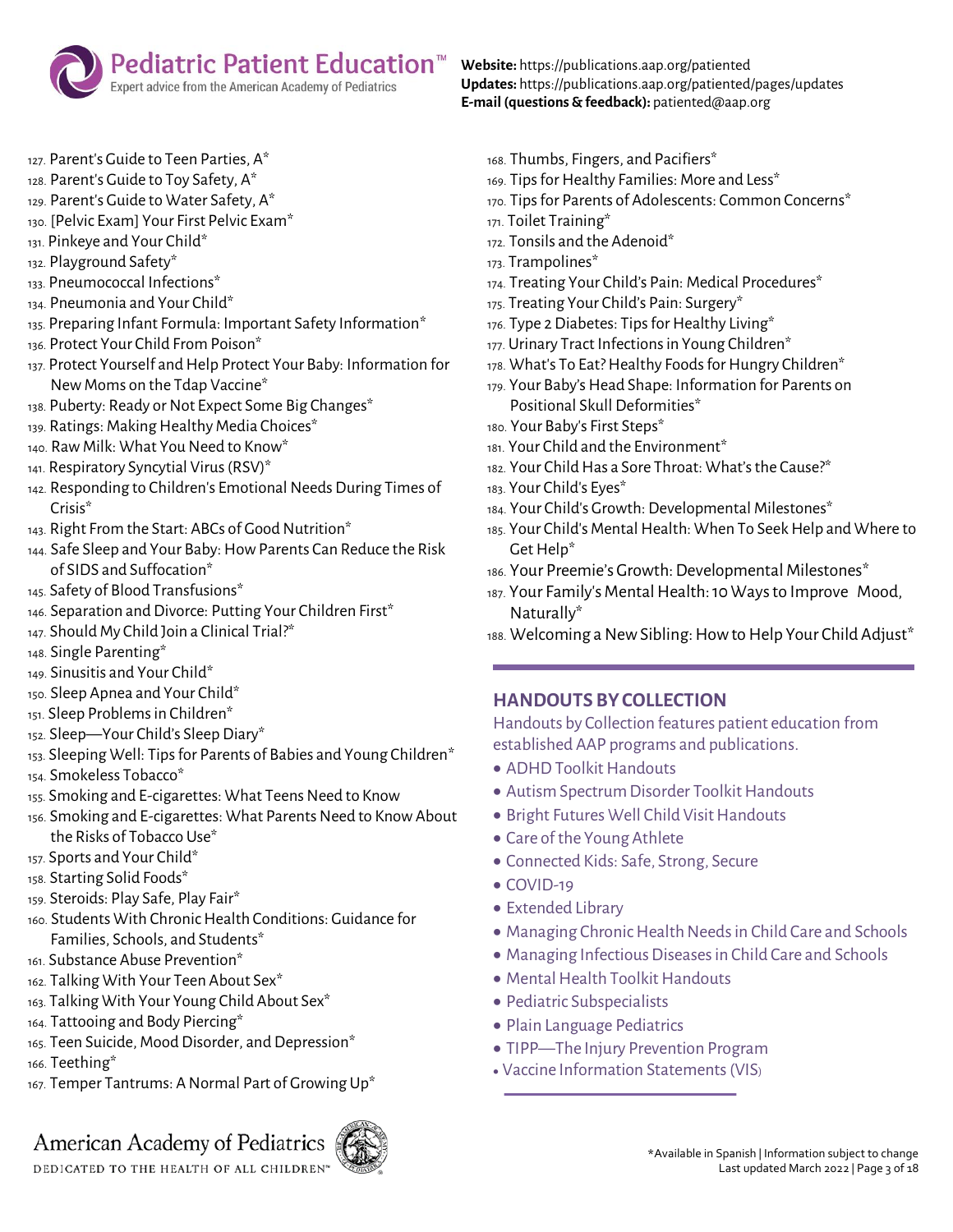#### **Pediatric Patient Education**™ Expert advice from the American Academy of Pediatrics

*ADHD TOOLKIT\**

- 1. ADHD Basic Facts: What Every Parent Should Know Before Starting a Child on Medication
- 2. Behavioral Intervention Resources for Parents
- 3. Homework Tips for Parents to Teens
- 4. Use of Psychostimulant Medication: Tips for Parents
- 5. Use of Psychostimulant Medication: Tips for Teens
- 6. Why Am I Having So Much Trouble With School?
- 7. Why Is My Child Having Trouble in School?

#### *AUTISM SPECTRUM DISORDER TOOLKIT\**

- 1. Answers About Complementary and Integrative Medicine
- 2. Behavior Challenges
- 3. Discussing the Diagnosis of Autism Spectrum Disorder With Your Child
- 4. Early Intervention Services
- 5. Financial Assistance
- 6. Gastrointestinal Problems
- 7. Inclusion in School
- 8. Intervention Approaches Used for Children With Autism Spectrum Disorder
- 9. Laboratory Tests
- 10. Nutrition and Eating Problems
- 11. School-Based Services
- 12. Seizures and Epilepsy
- 13. Sibling Support
- 14. Sleep Problems
- 15. Talking About Sexuality for Parents of Teens With Autism Spectrum Disorder
- 16. Teaching Social Skills
- 17. The Medical Home for Children With Autism Spectrum Disorder
- 18. Toilet Training
- 19. Vaccines
- 20. Visiting the Doctor
- 21. Wandering Off (Elopement)
- 22. Your Child and Medications

#### *BRIGHT FUTURES WELL CHILD VISITS\**

- 1. Parent Handout 2 to 5 day (First Week)
- 2. Parent Handout 1 Month
- 3. Parent Handout 2 Month
- 4. Parent Handout 4 Month
- 5. Parent Handout 6 Month

## American Academy of Pediatrics



**Website:** https://publications.aap.org/patiented **Updates:** https://publications.aap.org/patiented/pages/updates **E-mail (questions & feedback):** patiented@aap.org

- 6. Parent Handout 9 Month
- 7. Parent Handout 12 Month
- 8. Parent Handout 15 Month
- 9. Parent Handout 18 Month
- 10. Parent Handout 2 Year
- 11. Parent Handout 2 ½ Year
- 12. Parent Handout 3 Year
- 13. Parent Handout 4 Year
- 14. Parent Handout 5 and 6 Year
- 15. Parent Handout 7 and 8 Year
- 16. Patient Handout 7 and 8 Year
- 17. Parent Handout 9 and 10 Year
- 18. Patient Handout 9 and 10 Year
- 19. Parent Handout Early Adolescent (11-14 years)
- 20. Patient Handout Early Adolescent (11-14 years)
- 21. Parent Handouts 15 and 17 Year
- 22. Patient Handout 15 to 17 Years
- 23. Patient Handout 18 to 21 Years

#### *CARE OF THE YOUNG ATHLETE*

#### **Injury Prevention**

- 1. ACL Injuries
- 2. Ankle Sprain Treatment
- 3. Burners and Stingers
- 4. Core Exercises
- 5. Little League Elbow
- 6. Osgood-Schlatter Disease
- 7. Patellofemoral Pain Syndrome
- 8. Sever's Disease
- 9. Shin Pain and Athletes
- 10. Skin Conditions and Sports Participation
- 11. Sports-Related Concussions
- 12. Sports Medicine Professionals
- 13. Stress Fractures
- 14. Shoulder Impingement
- 15. Treatment of Sports Injuries
- 16. Use of Ice and Heat
- 17. Use of Medicines
- 18. When is an Athlete Ready to Return to Play?
- 19. When to See a Doctor

#### **Sports**

- 1. Ballet and Dance
- 2. Baseball and Softball
- 3. Basketball and Volleyball

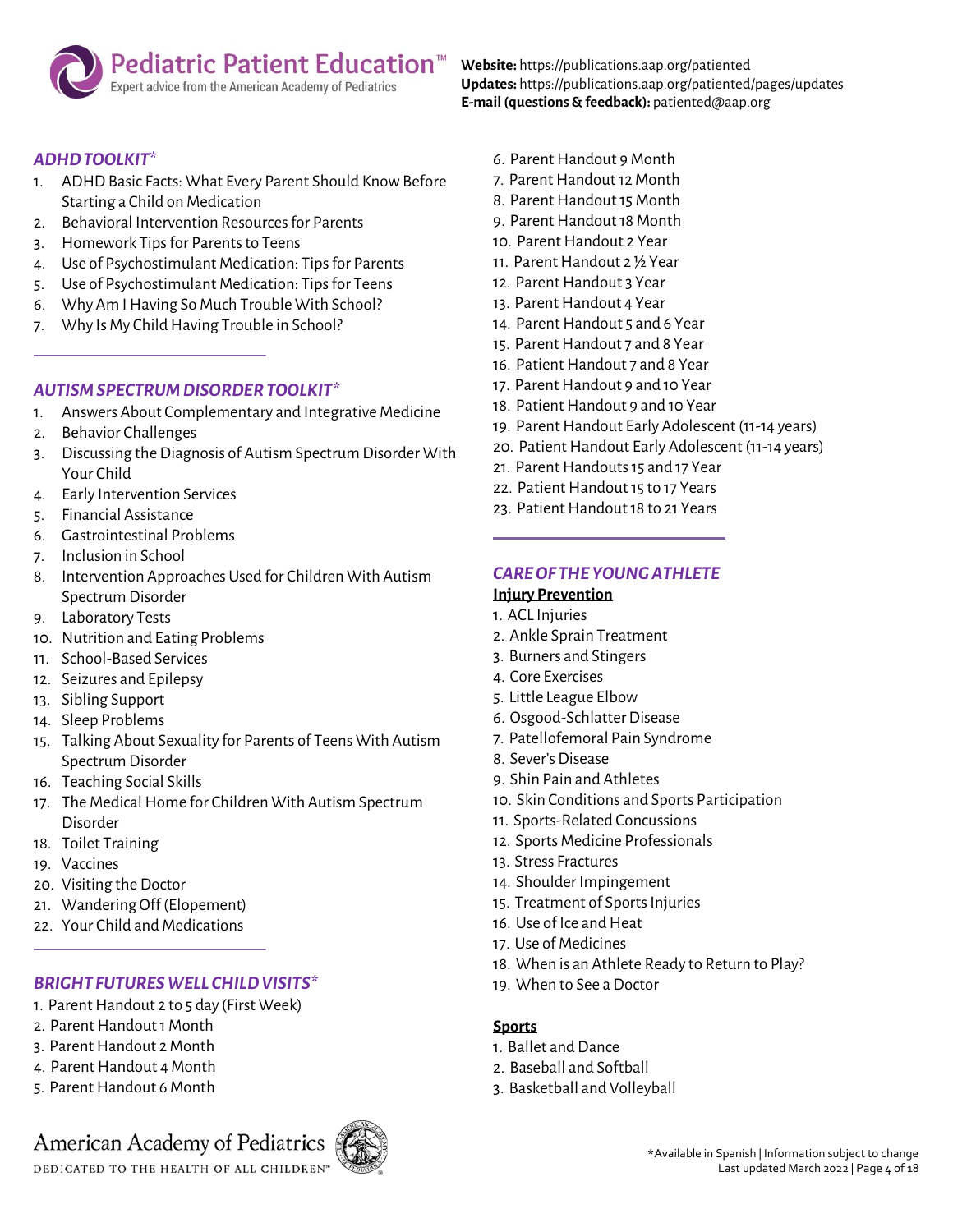

- 4. Biking
- 5. Cheerleading
- 6. Diving
- 7. Figure Skating
- 8. Football
- 9. Golf
- 10. Gymnastics
- 11. Horseback Riding
- 12. Ice Hockey
- 13. Lacrosse
- 14. Martial Arts
- 15. Racquet Sports
- 16. Rowing
- 17. Running
- 18. Skateboarding and In-line Skating
- 19. Skiing and Snowboarding
- 20. Soccer
- 21. Swimming
- 22. Water Polo
- 23. Wrestling

#### **Training Issues**

- 1. Aerobic Training
- 2. Asthma and Exercise
- 3. Exercise-Related Heat Illness
- 4. Female Athlete Triad, The
- 5. How to Prevent Overuse Injuries
- 6. Is Your Child Ready for Sports?
- 7. Nutrition and Supplement Use
- 8. Performance-Enhancing Supplements
- 9. Physical Activity: Creating a FITT Plan
- 10. Physical Activity: Overcoming Obstacles
- 11. Safe Weight Loss and Weight Gain in Athletes
- 12. Strength Training

#### *CONNECTED KIDS: Safe, Strong, Secure*

- 1. Bullying: It's Not OK
- 2. Connecting With Your Community
- 3. Everybody Gets Mad: Helping Your Child Cope With Conflict
- 4. Drug Abuse Prevention
- 5. Expect Respect: Healthy Relationships\*
- 6. Friends Are Important: Tips for Parents
- 7. Growing Independence: Tips for Parents of Young Children
- 8. Help Stop Teenage Suicide
- 9. How Do Infants Learn?\*
- 10. Next Stop Adulthood: Tips for Parents

### American Academy of Pediatrics

DEDICATED TO THE HEALTH OF ALL CHILDREN"



**Website:** https://publications.aap.org/patiented **Updates:** https://publications.aap.org/patiented/pages/updates **E-mail (questions & feedback):** patiented@aap.org

- 11. Parenting Your Infant\*
- 12. Playing is How Toddlers Learn\*
- 13. Pulling The Plug On TV Violence\*
- 14. Staying Cool When Things Heat Up
- 15. Talking With Your Teen: Tips for Parents
- 16. Teaching Good Behavior: Tips on How to Discipline\*
- 17. Teen Dating Violence: Tips for Parents
- 18. Teen Suicide and Guns
- 19. Welcome to the World of Parenting
- 20. Young Children Learn a Lot When They Play\*
- 21. Your Child is on the Move: Reduce the Risk of Gun Injury

#### *COVID-19*

- 1. Breastfeeding During COVID-19 Pandemic\*
- 2. Cloth Face Coverings for Children During COVID-19
- 3. Co-Parenting Through COVID-19: Putting Your Children First\*
- 4. COVID-19: Caring For Children and Youth With Special Health Care Needs\*
- 5. COVID-19: Keep on Keeping Your Distance\*
- 6. COVID-19: What Families Need to Know
- 7. COVID-19 Vaccine Checklist for Kids
- 8. Getting Children and Teens Outside While Social Distancing for COVID-19\*
- 9. Parenting in a Pandemic: Tips to Keep the Calm at Home\*
- 10. Protecting Your Child With the COVID-19 Vaccine (poster)
- 11. Simple Ways to Entertain & Boost Your Baby's Development at Home\*
- 12. Teens & COVID-19: Challenges and Opportunities During the Outbreak\*
- 13. Tips for Coping with a New Baby During COVID-19\*
- 14. Working and Learning from Home During the COVID-19 Outbreak\*

#### *EQUITY, DIVERSITY, AND INCLUSION*

- 1. Books to Build Character & Teach Your Child Important Values
- 2. Diverse and Inclusive Books For Children\*
- 3. Talking to Children About Racial Bias\*
- 4. Talking With Your Children About Racism: Start, Continue the Conversation\*
- 5. Using Books to Talk With Kids About Race and Racism\*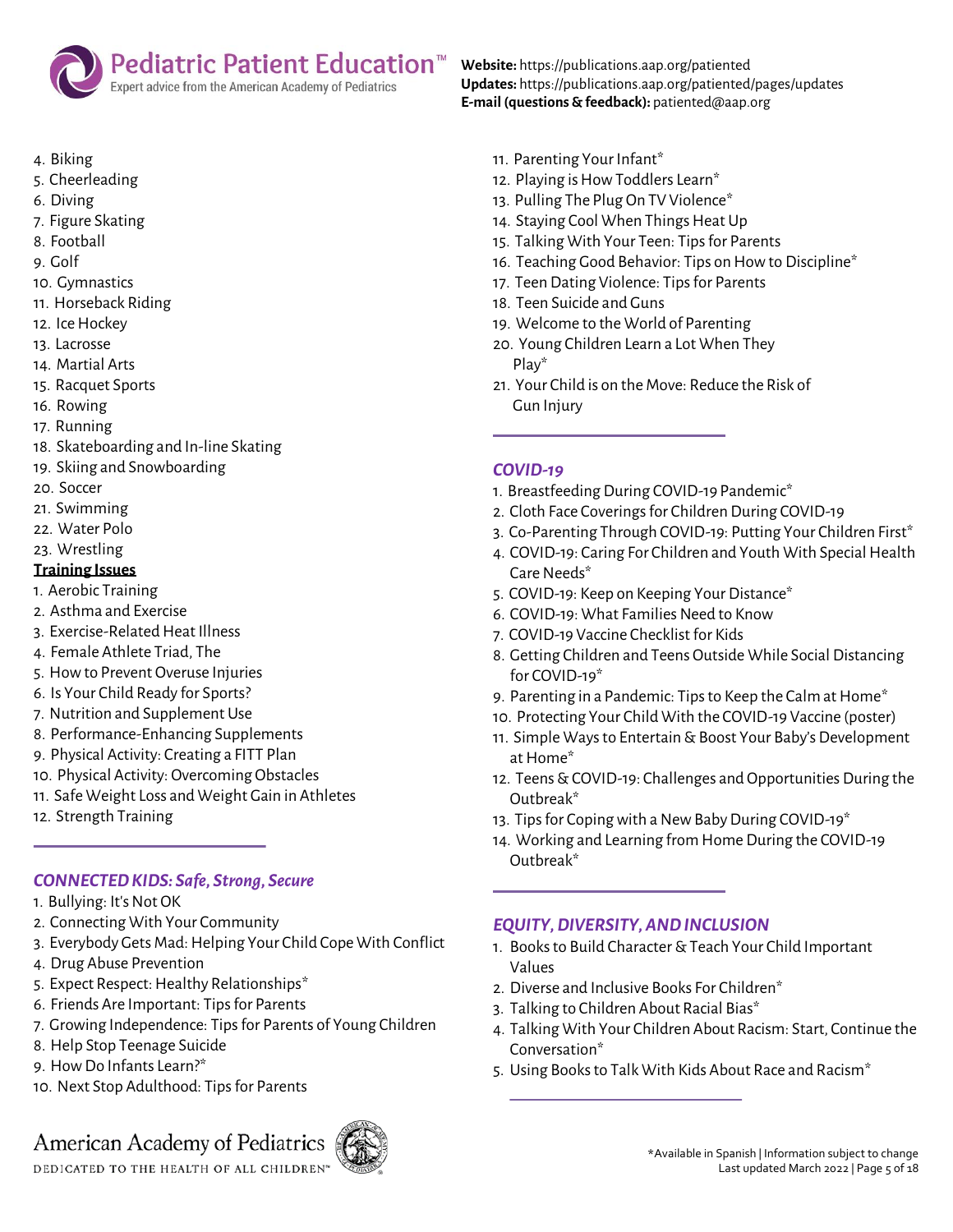#### **Pediatric Patient Education**™ Expert advice from the American Academy of Pediatrics

*EXTENDED LIBRARY*

The Extended Library includes access to booklets and posters published by the AAP. It may also include publications developed in collaboration with other organizations.

- 6. Family Media Use (poster)\*
- 7. First Aid/Choking/CPR (chart)\*
- 8. Healthy Active Living
	- —Making the Most of the First 2 Years
	- —Responsive Feeding
	- —Stick With Breastfeeding
	- —Tips for Feeding Picky Eaters
	- —Tips for Introducing Solid Foods
- 9. How to Measure Liquid Medicine for Your Child (poster)\*
- 10. Parent's Guide to GER (Gastroesophageal Reflux) and GERD (Gastroesophageal Reflux Disease)

#### *MANAGING CHRONIC HEALTH NEEDS IN CHILD CARE AND SCHOOLS*

- 1. Achondroplasia (Short Stature Conditions)
- 2. Allergic Skin Conditions
- 3. Allergies: An Overview
- 4. Altered Immunity: An Overview
- 5. Anaphylaxis
- 6. Asthma
- 7. Attention-Deficit/Hyperactivity Disorder (ADHD)
- 8. Autism Spectrum Disorder
- 9. Bleeding Disorders: An Overview
- 10. Cancer
- 11. Celiac Disease (Gluten-Sensitive Enteropathy)
- 12. Cerebral Palsy
- 13. Childhood Obesity
- 14. Cleft Lip and Cleft Palate
- 15. Croup
- 16. Cystic Fibrosis
- 17. Developmental Delay
- 18. Diabetes
- 19. Diaper Rash
- 20. Down Syndrome
- 21. Eczema (Atopic Dermatitis)
- 22. Ehlers-Danlos Syndrome (EDS)
- 23. Fetal Alcohol Spectrum Disorder (FASD)
- 24. Food Allergies
- 25. Fragile X Syndrome
- 26. Gastroesophageal Reflux Disease (GERD)

### American Academy of Pediatrics

DEDICATED TO THE HEALTH OF ALL CHILDREN'



**Website:** https://publications.aap.org/patiented **Updates:** https://publications.aap.org/patiented/pages/updates **E-mail (questions & feedback):** patiented@aap.org

- 27. Gastrostomy Tubes
- 28. Hearing Loss and Deafness
- 29. Heart Conditions, Functional
- 30. Heart Conditions: An Overview
- 31. Heart Defects, Structural
- 32. Hepatitis
- 33. Hip Problems (Developmental Dysplasia of the Hip, Legg-Calvé-Perthes Disease, and Slipped Capital Femoral Epiphysis [SCFE])
- 34. Human Immunodeficiency Virus (HIV)
- 35. Hydrocephalus and Shunts
- 36. Idiopathic Thrombocytopenic Purpura
- 37. Juvenile Idiopathic Arthritis (JIA)
- 38. Kidney/Urinary Problems
- 39. Marfan Syndrome
- 40. Mitochondrial Disorders
- 41. Muscular Dystrophy
- 42. Neonatal Abstinence Syndrome (NAS)
- 43. Neurofibromatosis (NF) and Tuberous Sclerosis Complex (TSC)
- 44. Prader-Willi Syndrome (PWS)
- 45. Premature Newborns (Preemies): An Overview
- 46. Seizures, Febrile
- 47. Seizures, Non-Febrile (Epilepsy)
- 48. Sickle Cell Disease
- 49. Special Diets and Inborn Errors of Metabolism
- 50. Spina Bifida
- 51. Spleen Problems
- 52. Tracheostomy
- 53. Traumatic Brain Injury (TBI) (Includes Concussion)
- 54. Turner Syndrome
- 55. Vesicostomy
- 56. Visual Impairments

#### *MANAGING INFECTIOUS DISEASES IN CHILD CARE AND SCHOOLS*

- 1. Bedbugs
- 2. Bites (Human and Animal)
- 3. Boil/Abscess/Cellulitis
- 4. Campylobacter
- 5. Chickenpox (Varicella-Zoster Infections)
- 6. Clostridium difficile (Also Called "C diff")
- 7. Croup
- 8. Cryptosporidiosis
- 9. Cytomegalovirus (CMV) Infection

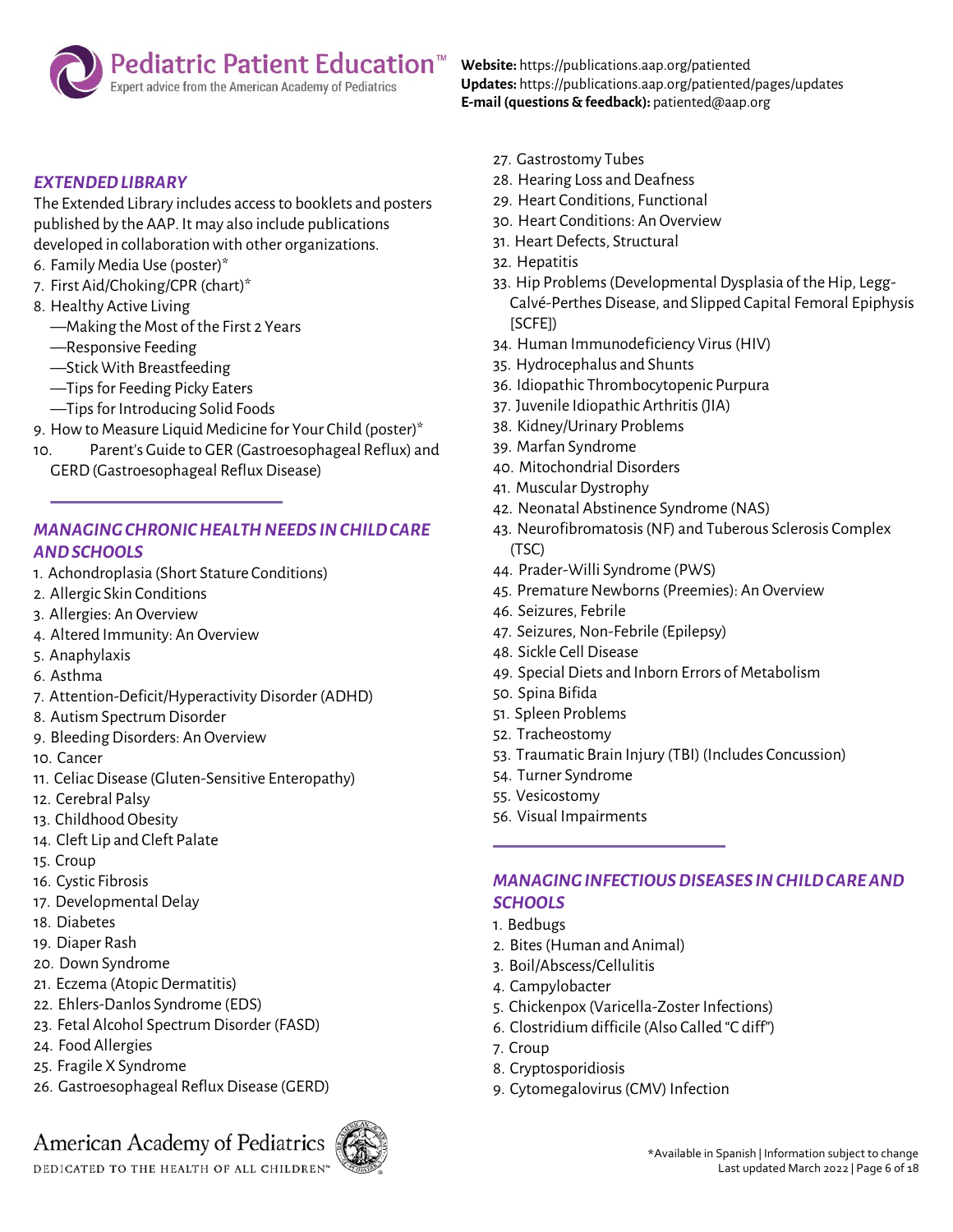

- 10. Dental Caries (Early Childhood Caries, Tooth Decay, or Cavities)
- 11. Diaper Rash
- 12. Diarrhea
- 13. Diarrhea Caused by Specific Types of E coli (Escherichia coli)
- 14. Ear Infection
- 15. Fever
- 16. Fifth Disease (Human Parvovirus B19)
- 17. Giardiasis
- 18. Haemophilus influenzae Type b (Hib)
- 19. Hand-Foot-and-Mouth Disease
- 20. Hepatitis A Infection
- 21. Hepatitis B Infection
- 22. Herpes Simplex (Cold Sores)
- 23. HIV/AIDS
- 24. Impetigo
- 25. Influenza
- 26. Lice (Pediculosis Capitis)
- 27. Lyme Disease (and Other Tick-borne Diseases)
- 28. Measles
- 29. Meningitis
- 30. Molluscum Contagiosum
- 31. Mononucleosis
- 32. Mosquito-borne Diseases
- 33. Mouth Sores
- 34. Mumps
- 35. Norovirus
- 36. Pinkeye (Conjunctivitis)
- 37. Pinworms
- 38. Pneumonia
- 39. Respiratory Syncytial Virus (RSV)
- 40. Ringworm
- 41. Roseola (Human Herpesvirus 6 and 7)
- 42. Rotavirus
- 43. Rubella (German Measles)
- 44. Salmonella
- 45. Scabies
- 46. Shigella
- 47. Shingles (Herpes Zoster)
- 48. Staphylococcus aureus (Methicillin-Resistant [MRSA] and Methicillin-Sensitive [MSSA])
- 49. Strep Throat (Streptococcal Pharyngitis) and Scarlet Fever
- 50. Sty
- 51. Thrush (Candidiasis)
- 52. Tuberculosis (TB)
- 53. Upper Respiratory Infection (Common Cold)

## American Academy of Pediatrics

DEDICATED TO THE HEALTH OF ALL CHILDREN'



**Website:** https://publications.aap.org/patiented **Updates:** https://publications.aap.org/patiented/pages/updates **E-mail (questions & feedback):** patiented@aap.org

- 54. Urinary Tract Infection
- 55. Vomiting
- 56. Warts (Human Papillomavirus)
- 57. Whooping Cough (Pertussis)

#### *MENTAL HEALTH TOOLKIT HANDOUTS\**

- 1. Activities to Help Your Child or Adolescent Manage Anxiety
- 2. Guidelines for Special Time and Time In
- 3. Managing Anxiety: Tips for Families
- 4. Managing Depression or Sadness: Tips for Families
- 5. Managing Disruptive or Aggressive Behaviors: Tips for Families
- 6. Managing Inattention, Impulsivity, and Hyperactivity: Tips for Families

#### *PEDIATRIC SUBSPECIALISTS*

#### *(What is a…)*

- 1. Pediatric Subspecialists (overview)
- 2. Adolescent Health Specialist
- 3. Child Neurologist
- 4. Developmental-Behavioral Pediatrician
- 5. Neonatologist\*
- 6. Pediatric Allergist/Immunologist\*
- 7. Pediatric Anesthesiologist\*
- 8. Pediatric Critical Care Specialist\*
- 9. Pediatric Dentist
- 10. Pediatric Dermatologist\*
- 11. Pediatric Emergency Physician\*
- 12. Pediatric Endocrinologist\*
- 13. Pediatric Gastroenterologist\*
- 14. Pediatric Geneticist\*
- 15. Pediatric Hematologist/Oncologist\*
- 16. Pediatric Hospitalist\*
- 17. Pediatric Infectious Diseases Specialist\*
- 18. Pediatric/Neonatal Critical Care Transport Team
- 19. Pediatric Nephrologist\*
- 20. Pediatric Neurosurgeon\*
- 21. Pediatric Ophthalmologist\*
- 22. Pediatric Orthopedic Surgeon\*
- 23. Pediatric Otolaryngologist\*
- 24. Pediatric Plastic Surgeon\*
- 25. Pediatric Pulmonologist\*
- 26. Pediatric Radiologist\*
- 27. Pediatric Rheumatologist\*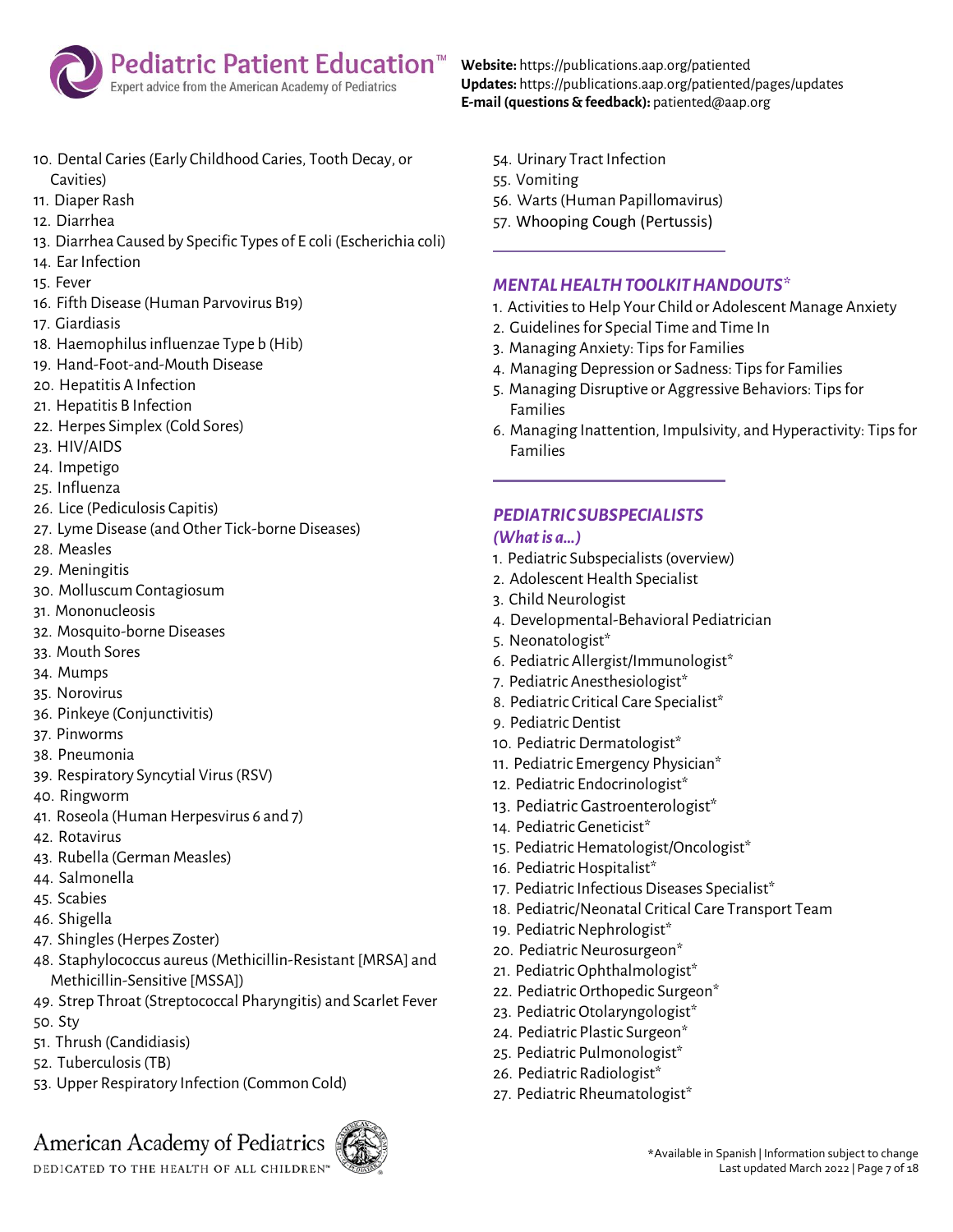

**Website:** https://publications.aap.org/patiented **Updates:** https://publications.aap.org/patiented/pages/updates **E-mail (questions & feedback):** patiented@aap.org

- 28. Pediatric Sports Medicine Specialist\*
- 29. Pediatric Surgeon\*
- 30. Pediatric Urologist\*

#### *PLAIN LANGUAGE PEDIATRICS\**

- 1. Asthma
- 2. Asthma Triggers
- 3. Bedwetting
- 4. Choosing Over-the-Counter Medicines
- 5. Croup
- 6. How to Take Your Child's Temperature
- 7. Prescription Medicines and Your Child
- 8. Secondhand Smoke
- 9. Start Reading to Your Child Early
- 10. Temper Tantrums
- 11. Using Liquid Medicines
- 12. Using Over-the-Counter Medicines

#### *TIPP—THE INJURY PREVENTION PROGRAM*

#### **Safety Sheets**

- 1. Birth to 6 Months\*
- 2. 6 to 12 Months\*
- 3. 1 to 2 Years\*
- 4. 2 to 4 Years\*
- 5. 5 Years\*
- 6. 6 Years\*
- 7. 8 Years\*
- 8. 10 Years\*

#### **Safety Slips**

- 1. Babysitting Reminders
- 2. Firearms Injury Prevention
- 3. Four Steps to Prepare Your Family for Disasters
- 4. Home Water Hazards for Young Children
- 5. Infant Furniture: Cribs
- 6. Lawn Mower Safety
- 7. Life Jackets and Life Preservers
- 8. Pool Safety for Children
- 9. Protect Your Child…Prevent Poisoning
- 10. Protect Your Home Against Fire…Planning Saves Lives
- 11. Safe Driving…A Parent's Responsibility
- 12. Safety Tips for Home Playground Equipment
- 13. Water Safety for Your School-aged Child
- 14. When Your Child Needs Emergency Medical Services

### American Academy of Pediatrics

DEDICATED TO THE HEALTH OF ALL CHILDREN'



#### **Bicycle Safety**

- 1. About Bicycle Helmets
- 2. Bicycle Safety: Myths and Facts
- 3. Child as Passenger on an Adult's Bicycle, The
- 4. Choosing the Right Size Bicycle for Your Child
- 5. Safe Bicycling Starts Early
- 6. Tips for Getting Your Children to Wear Bicycle Helmets

#### *VACCINE INFORMATION STATEMENTS (VIS)*

- 1. DTaP (Diphtheria, Tetanus, Pertussis)\*
- 2. Hepatitis A\*
- 3. Hepatitis B\*
- 4. *Hib (Haemophilus influenzae* Type b)\*
- 5. HPV (Human Papillomavirus) \*
- 6. Influenza (Inactivated or Recombinant)\*
- 7. Influenza (Live, Intranasal)\*
- 8. Meningococcal ACWY\*
- 9. Meningococcal B\*
- 10. MMR (Measles, Mumps, Rubella\*
- 11. MMRV (Measles, Mumps, Rubella, Varicella)\*
- 12. Pneumococcal Conjugate\*
- 13. Pneumococcal Polysaccharide\*
- 14. Polio\*
- 15. Rotavirus\*
- 16. Td (Tetanus, Diphtheria)\*
- 17. Tdap (Tetanus, Diphtheria, & Pertussis)\*
- 18. Varicella (Chickenpox) Vaccine\*
- 19. Your Child's First Vaccines\*

#### **HANDOUTS BY LANGUAGE**

Languages: Arabic, Bengali, Chinese (Mandarin), French, Haitian Creole, Hmong, Korean, Polish, Portuguese, Russian, Somali, and Vietnamese.

- 1. Children's Dental Health: What You Need to Know
- 2. Colds: What You Need to Know
- 3. Constipation and Your Child
- 4. Diarrhea and Your Child
- 5. Encourage Your Child to Be Physically Active
- 6. Fever and Your Child
- 7. Immunizations: What You Need to Know
- 8. Influenza (Flu): What You Need to Know
- 9. Respiratory Syncytial Virus (RSV)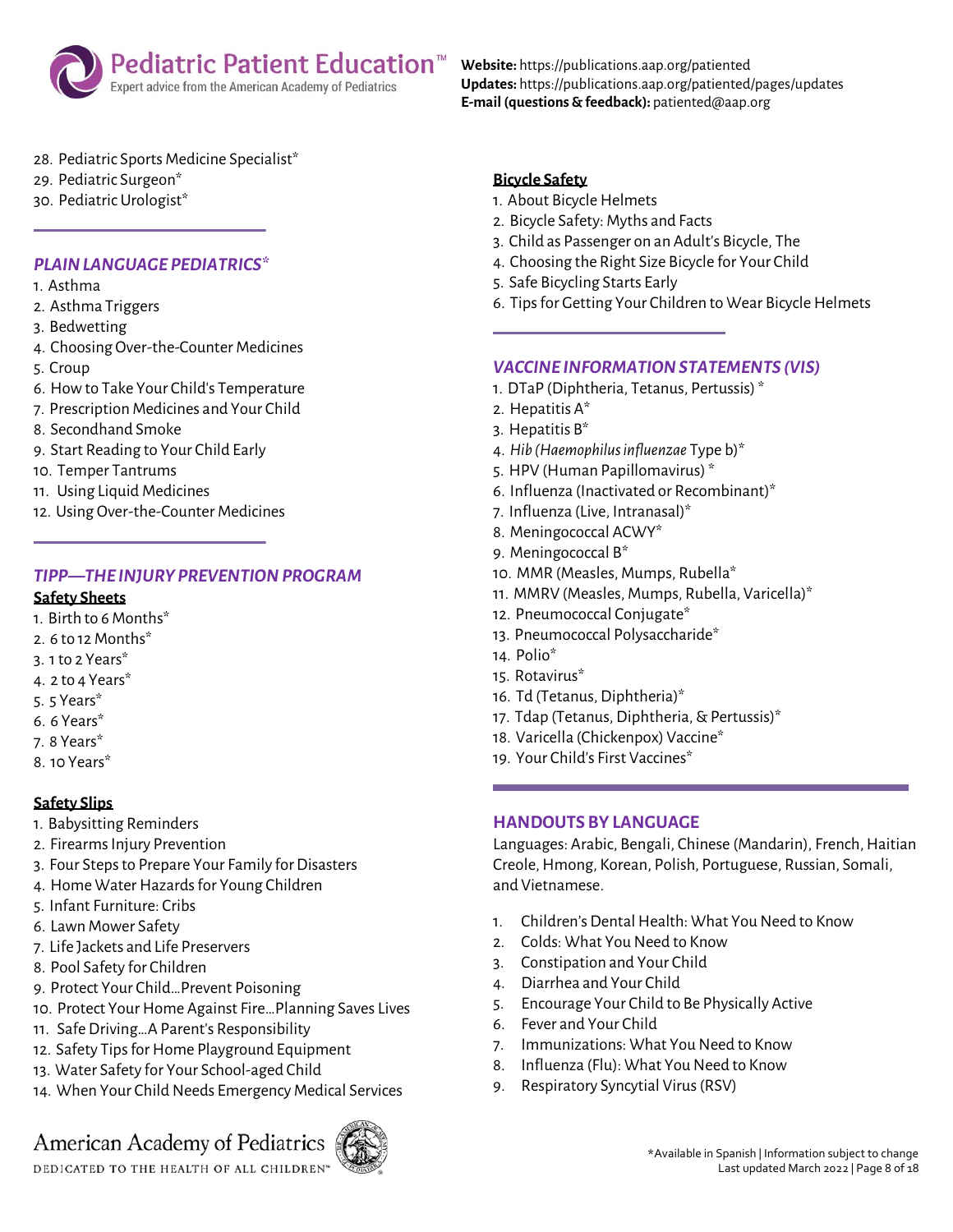

**Website:** https://publications.aap.org/patiented **Updates:** https://publications.aap.org/patiented/pages/updates **E-mail (questions & feedback):** patiented@aap.org

- 10. Safe Sleep and Your Baby: How Parents Can Reduce the Risk of SIDS and Suffocation
- 11. Starting Solid Foods

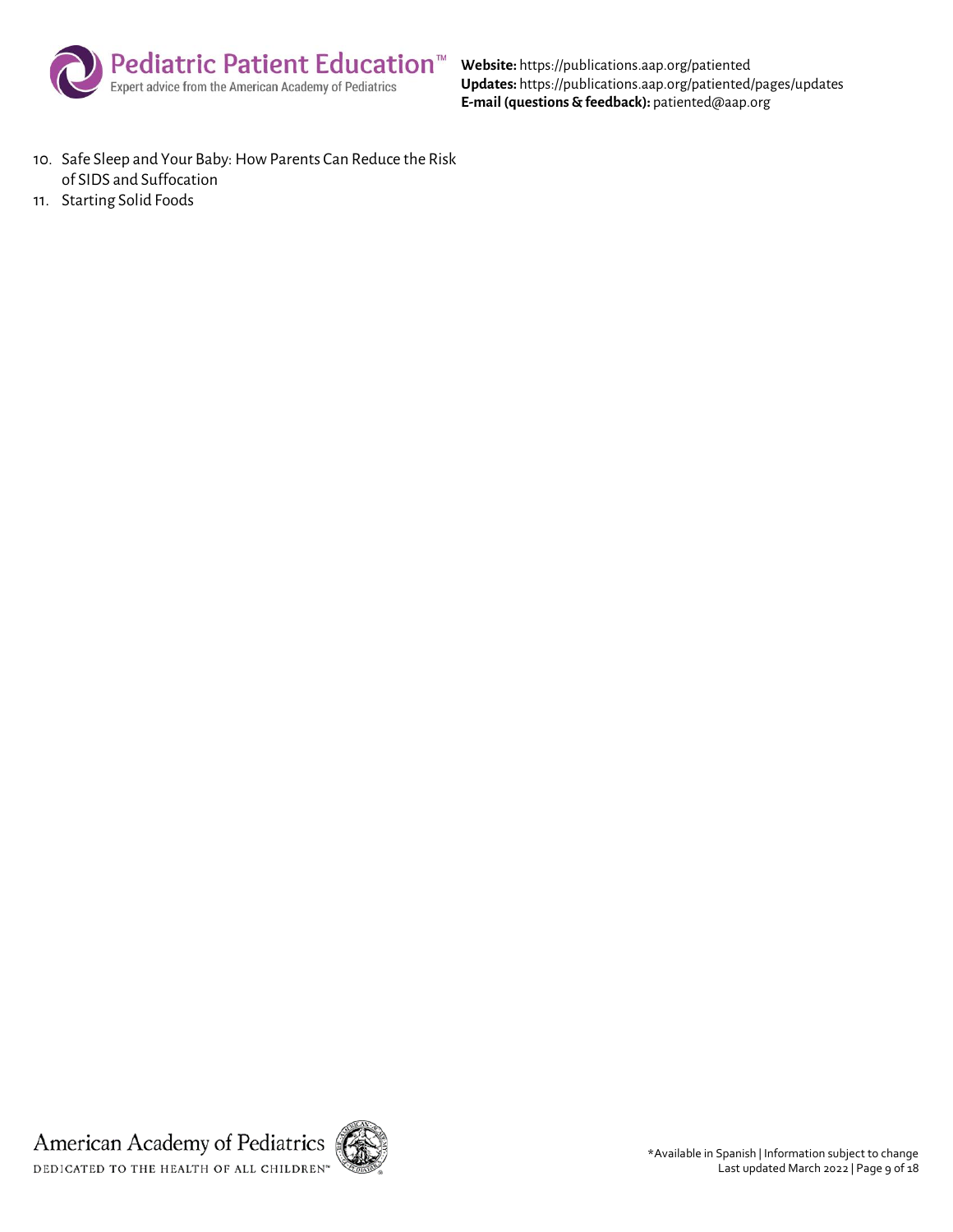### Pediatric Care Advice 2021

Alphabetical Index



Expert advice from the American Academy of Pediatrics

| Title                                           | Category                           |
|-------------------------------------------------|------------------------------------|
| Abdominal Pain - Stress Related                 | Abdomen or Digestive Symptoms      |
| Abdominal Pain - Symptom                        | Abdomen or Digestive Symptoms      |
| Acetaminophen (Tylenol) Dosage Table            | Fever Symptoms                     |
| Acne                                            | Skin - Localized Symptoms          |
| Amoxicillin Rash                                | Skin - Widespread Symptoms         |
| <b>Anal Fissure</b>                             | Abdomen or Digestive Symptoms      |
| Anal Itching                                    | Abdomen or Digestive Symptoms      |
| <b>Animal Bite</b>                              | Bites / Stings                     |
| Antibiotics - When Do They Help?                | Miscellaneous - Other              |
| <b>Anxiety Attack</b>                           | <b>Behavior Problems</b>           |
| Appetite Slump - Young Child                    | <b>Eating Problems</b>             |
| Arm Injury                                      | Arm or Leg Symptoms                |
| Arm Pain - Muscle Strain                        | Arm or Leg Symptoms                |
| Arm Pain - Symptom                              | Arm or Leg Symptoms                |
| Asthma Attack                                   | <b>Chest or Breathing Symptoms</b> |
| Athlete's Foot                                  | Skin - Localized Symptoms          |
| Baby Bottle Tooth Decay - Prevention            | <b>Eating Problems</b>             |
| Back Pain - Muscle Strain                       | Neck or Back Symptoms              |
| Back Pain - Symptom                             | Neck or Back Symptoms              |
| <b>Bed Bug Bite</b>                             | Bites / Stings                     |
| Bedwetting                                      | <b>Toilet Training Problems</b>    |
| Bee or Yellow Jacket Sting                      | Bites / Stings                     |
| <b>Behavior Training - Consequences</b>         | <b>Behavior Problems</b>           |
| Behavior Training - Rules and Discipline Basics | <b>Behavior Problems</b>           |
| <b>Biting</b>                                   | <b>Behavior Problems</b>           |
| <b>Blisters - Friction</b>                      | Skin - Localized Symptoms          |
| Boil                                            | Skin - Localized Symptoms          |
| Bottle-Feeding (Formula) Questions              | Newborn or Infant Problems         |
| <b>Breast Buds</b>                              | Skin - Localized Symptoms          |
| <b>Breast Pain Before Periods</b>               | <b>Chest or Breathing Symptoms</b> |
| <b>Breastfeeding - Baby Questions</b>           | Newborn or Infant Problems         |
| Breastfeeding - Milk and Feeding Questions      | Newborn or Infant Problems         |

Copyright 2000-2021 Schmitt Pediatric Guidelines LLC Pediatric Care Advice

Page 10 of 18 Wednesday, July 28, 2021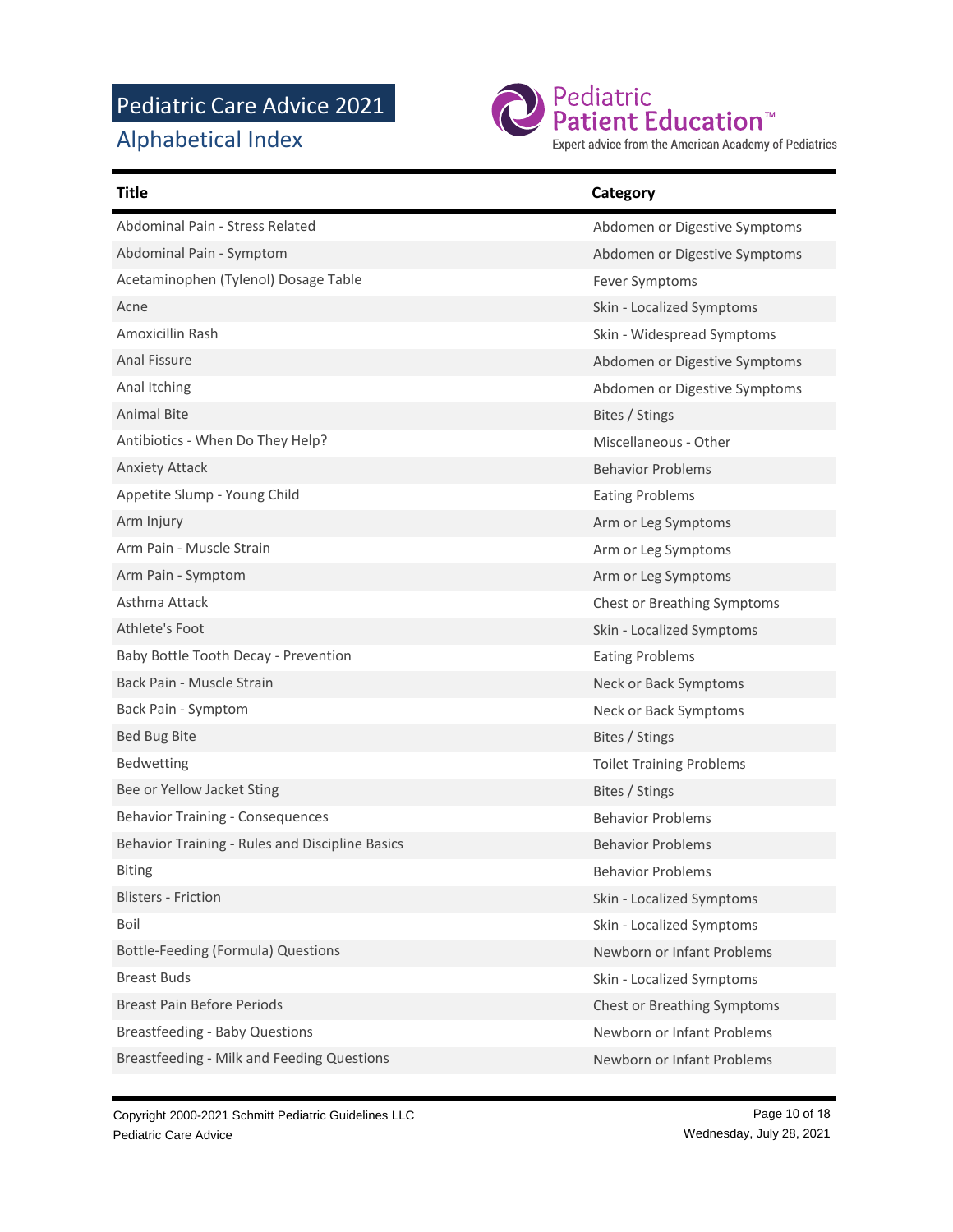| Breastfeeding - Mother's Breast Symptoms          | Newborn or Infant Problems         |
|---------------------------------------------------|------------------------------------|
| Breastfeeding - Mother's Diet and Alcohol Use     | Newborn or Infant Problems         |
| Breastfeeding - Mother's Illness                  | Newborn or Infant Problems         |
| Breastfeeding - Mother's Medicines and Smoking    | Newborn or Infant Problems         |
| <b>Breath-Holding Spell</b>                       | Chest or Breathing Symptoms        |
| Bronchiolitis (RSV)                               | Chest or Breathing Symptoms        |
| <b>Bruises</b>                                    | Skin - Localized Symptoms          |
| <b>Burns</b>                                      | Skin - Localized Symptoms          |
| <b>Canker Sores</b>                               | Mouth / Teeth / Throat Symptoms    |
| Cast Care - Arm                                   | Arm or Leg Symptoms                |
| Cast Care - Leg                                   | Arm or Leg Symptoms                |
| <b>Cellulitis</b>                                 | Skin - Localized Symptoms          |
| Chalazion (Lump on Eyelid)                        | Eye Symptoms                       |
| <b>Chest Pain - Sore Muscles</b>                  | <b>Chest or Breathing Symptoms</b> |
| Chest Pain - Symptom                              | <b>Chest or Breathing Symptoms</b> |
| Chickenpox                                        | Skin - Widespread Symptoms         |
| <b>Circumcision Problems</b>                      | Newborn or Infant Problems         |
| Cold Sores (Fever Blisters)                       | Mouth / Teeth / Throat Symptoms    |
| Colds (Age 0-5)                                   | Nose Symptoms                      |
| Colds (Age 6-21)                                  | Nose Symptoms                      |
| Colic (Crying Baby)                               | Newborn or Infant Problems         |
| Constipation - Bowel Cleanout for Stool Impaction | Abdomen or Digestive Symptoms      |
| Constipation (Age 1-5)                            | Abdomen or Digestive Symptoms      |
| Constipation (Age 6-21)                           | Abdomen or Digestive Symptoms      |
| Constipation (Baby)                               | Abdomen or Digestive Symptoms      |
| <b>Contact Dermatitis - Allergic</b>              | Skin - Localized Symptoms          |
| <b>Contact Dermatitis - Irritant</b>              | Skin - Localized Symptoms          |
| Cough - Allergic                                  | Chest or Breathing Symptoms        |
| Cough - Symptom (Age 0-5)                         | <b>Chest or Breathing Symptoms</b> |
| Cough - Symptom (Age 6-21)                        | <b>Chest or Breathing Symptoms</b> |
| Cough - Viral (Age 0-5)                           | Chest or Breathing Symptoms        |
| Cough - Viral (Age 6-21)                          | Chest or Breathing Symptoms        |
| Coughs and Colds: Medicines or Home Remedies?     | <b>Chest or Breathing Symptoms</b> |
| COVID-19 - Diagnosed or Suspected                 | Chest or Breathing Symptoms        |
| COVID-19 Exposure - No Symptoms                   | <b>Chest or Breathing Symptoms</b> |
| COVID-19 or Influenza - How to Tell               | Chest or Breathing Symptoms        |

Copyright 2000-2021 Schmitt Pediatric Guidelines LLC Pediatric Care Advice

Page 11 of 18 Wednesday, July 28, 2021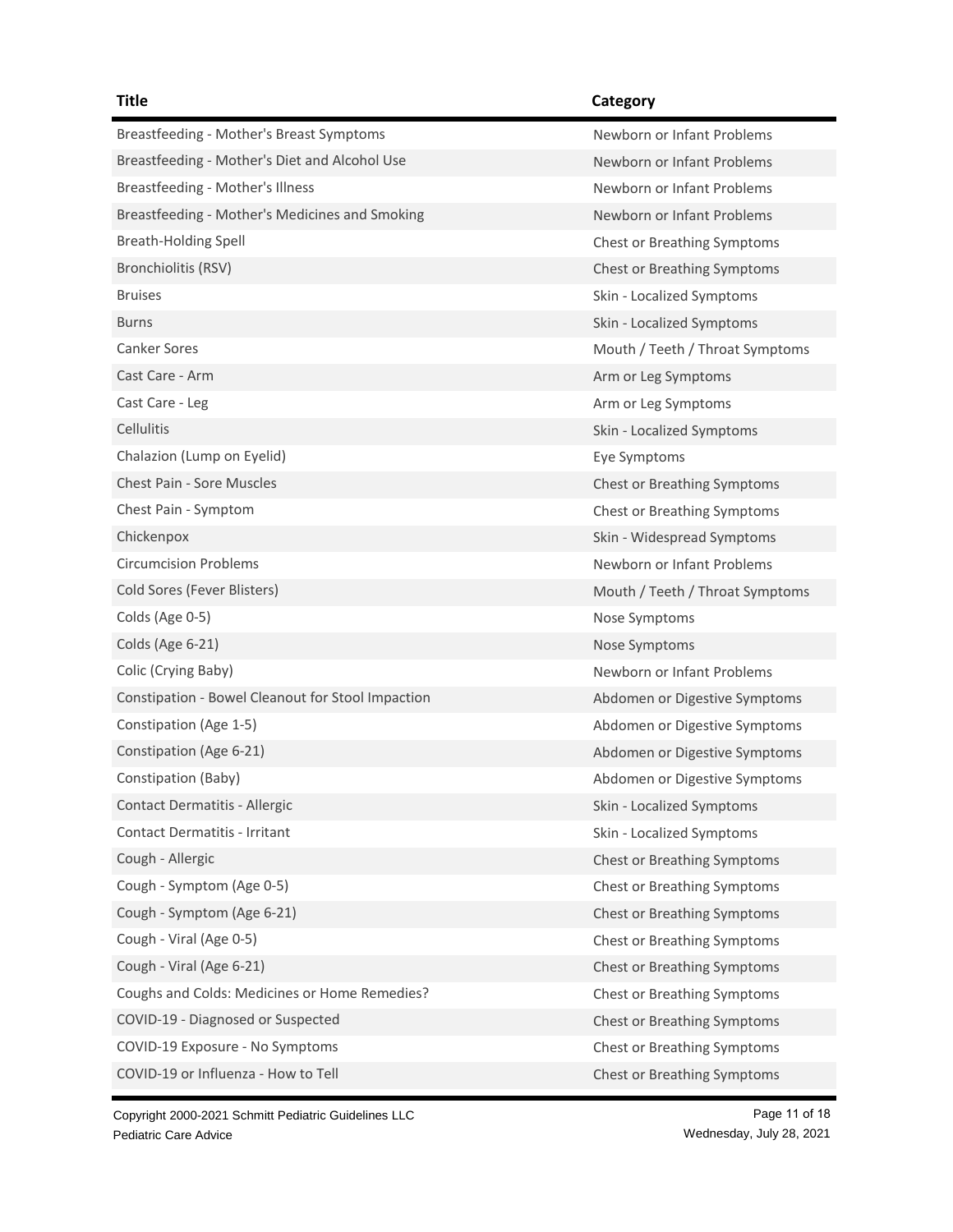### COVID-19 Prevention COVID-19 Prevention COVID-19 Vaccines - Answers to Common Questions Chest or Breathing Symptoms Cracked Skin (Feet) School School Skin - Localized Symptoms Cracked Skin (Hands) Skin - Localized Symptoms Skin - Localized Symptoms Cradle Cap Newborn or Infant Problems **Croup Chest or Breathing Symptoms** Chest or Breathing Symptoms Chest or Breathing Symptoms Chest or Breathing Symptoms **Chest** Cuts and Scrapes Skin - Localized Symptoms Skin - Localized Symptoms Diaper Rash Newborn or Infant Problems Diarrhea (Age 1-5) **Abdomen or Digestive Symptoms** Abdomen or Digestive Symptoms Diarrhea (Age 6-21) **Abdomen or Digestive Symptoms** Charles Controller and Abdomen or Digestive Symptoms Diarrhea (Baby on Breastmilk) and Abdomen or Digestive Symptoms Diarrhea (Baby on Formula) and a strong of the Abdomen or Digestive Symptoms and Abdomen or Digestive Symptoms Diarrhea on Antibiotics **Abdomen or Digestive Symptoms** Dizziness - From Dehydration **Head or Brain Symptoms Head or Brain Symptoms** Dizziness - From Sudden or Prolonged Standing Head or Brain Symptoms Dizziness - Symptom Head or Brain Symptoms Drinking Fluids During Illness **Mouth / Teeth / Throat Symptoms** Mouth / Teeth / Throat Symptoms Dry Skin Skin - Widespread Symptoms Ear - Congestion **Ear Symptoms** Ear - Swimmer's Ear Symptoms Ear Symptoms Ear Symptoms Ear Symptoms Ear Symptoms Ear Symptoms Ear Symptoms Ear Ear - Touching Habit (Normal) Ear Symptoms Ear Canal - Itchy Ear Symptoms Canal - Itchy Ear Fluid (Middle Ear Effusion) Ear Symptoms Ear Infection - Bacterial Ear Symptoms and Ear Symptoms and Ear Symptoms and Ear Symptoms and Ear Symptoms and Ear Symptoms and Ear Symptoms and Ear Symptoms and Ear Symptoms and Ear Symptoms and Early and Early and Early Ear Infection - Ruptured Eardrum **Early 1986** Early Early Symptoms Ear Infection - Viral **Ear Symptoms** Ear Infections - Prevention **Ear Symptoms** Ear Injury **Early Early 2008** Early 2009 and 2008 Early 2009 and 2009 and 2009 and 2009 and 2009 and 2009 and 200 Ear Pierced (Healed) - Minor Infection Ear Symptoms Ear Symptoms Ear Pierced (New) - Minor Infection Ear Symptoms Ear Symptoms Ear Tube Surgery **Ear Symptoms** Earache - From Air Travel **Earache - From Air Travel** Earache - Symptom Ear Symptoms Earwax Buildup **Earwax Buildup** Earch 2012 12:30 and 2012 12:30 and 2012 12:30 and 2012 12:30 and 2012 12:30 and 2012 12:30 and 2012 12:30 and 2012 12:30 and 2012 12:30 and 2012 12:30 and 2012 12:30 and 2012 12:30 and 2012 Eczema (Atopic Dermatitis) Skin - Widespread Symptoms Emergency Symptoms Not to Miss Miscellaneous - Other Miscellaneous - Other

Copyright 2000-2021 Schmitt Pediatric Guidelines LLC Pediatric Care Advice

Page 12 of 18 Wednesday, July 28, 2021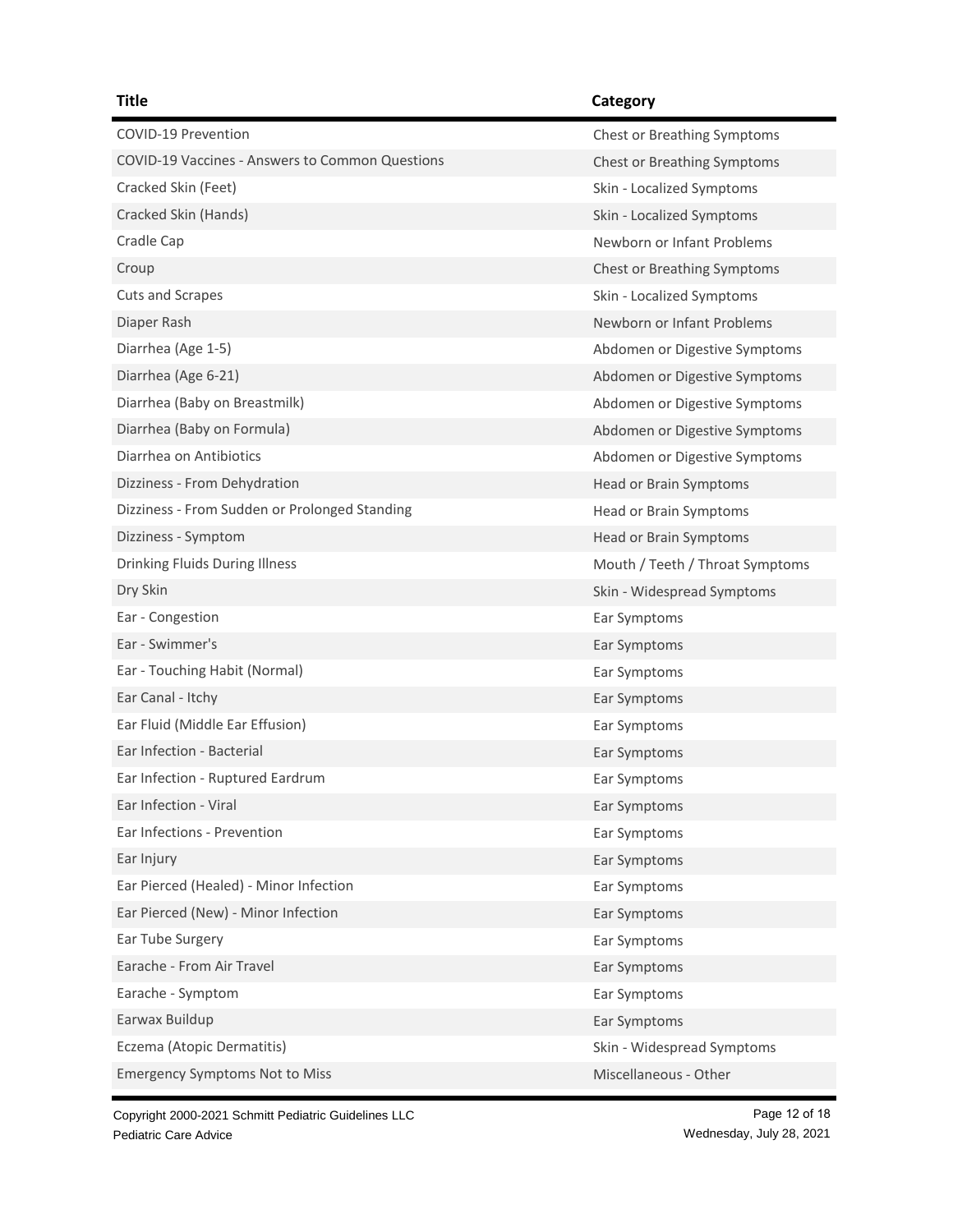| Title                                | Category                        |
|--------------------------------------|---------------------------------|
| Eye Allergy                          | Eye Symptoms                    |
| Eye Foreign Body                     | Eye Symptoms                    |
| Eye Infection - Bacterial            | Eye Symptoms                    |
| Eye Infection - Viral                | Eye Symptoms                    |
| Eye Injury                           | Eye Symptoms                    |
| Eye Irritation                       | Eye Symptoms                    |
| Eye Pink - Symptom                   | Eye Symptoms                    |
| Fainting - Prevention                | Head or Brain Symptoms          |
| Fever - Facts Versus Myths           | Fever Symptoms                  |
| Fever - How to Take the Temperature  | Fever Symptoms                  |
| Fever (Age 0-5)                      | Fever Symptoms                  |
| Fever (Age 6-21)                     | Fever Symptoms                  |
| <b>Fifth Disease</b>                 | Skin - Widespread Symptoms      |
| Finger Injury                        | Arm or Leg Symptoms             |
| Fingernail Infection - Bacterial     | Skin - Localized Symptoms       |
| Fingernail Infection - Yeast         | Skin - Localized Symptoms       |
| Fire Ant Sting                       | Bites / Stings                  |
| <b>Food Allergy</b>                  | Abdomen or Digestive Symptoms   |
| Food Poisoning                       | Abdomen or Digestive Symptoms   |
| <b>Foreskin Care Questions</b>       | Genital or Urinary Symptoms     |
| Foreskin Infection                   | Genital or Urinary Symptoms     |
| Frequency-Urgency Syndrome           | <b>Toilet Training Problems</b> |
| Frostbite                            | Skin - Localized Symptoms       |
| Granuloma Annulare                   | Skin - Localized Symptoms       |
| <b>Growing Pains</b>                 | Arm or Leg Symptoms             |
| Hair Loss - From Hair Twisting Habit | Head or Brain Symptoms          |
| Hair Loss - From Severe Stress       | <b>Head or Brain Symptoms</b>   |
| Hair Loss - From Tight Hair Style    | <b>Head or Brain Symptoms</b>   |
| Hand-Foot-And-Mouth Disease          | Skin - Localized Symptoms       |
| Head Injury                          | Head or Brain Symptoms          |
| Headache - Migraine                  | <b>Head or Brain Symptoms</b>   |
| Headache - Muscle Tension            | <b>Head or Brain Symptoms</b>   |
| Headache - Stress Related            | Head or Brain Symptoms          |
| Headache - Symptom                   | <b>Head or Brain Symptoms</b>   |
| Heart Rate Fast - Normal Causes      | Chest or Breathing Symptoms     |
| Heartburn                            | Chest or Breathing Symptoms     |

Copyright 2000-2021 Schmitt Pediatric Guidelines LLC Pediatric Care Advice

Page 13 of 18 Wednesday, July 28, 2021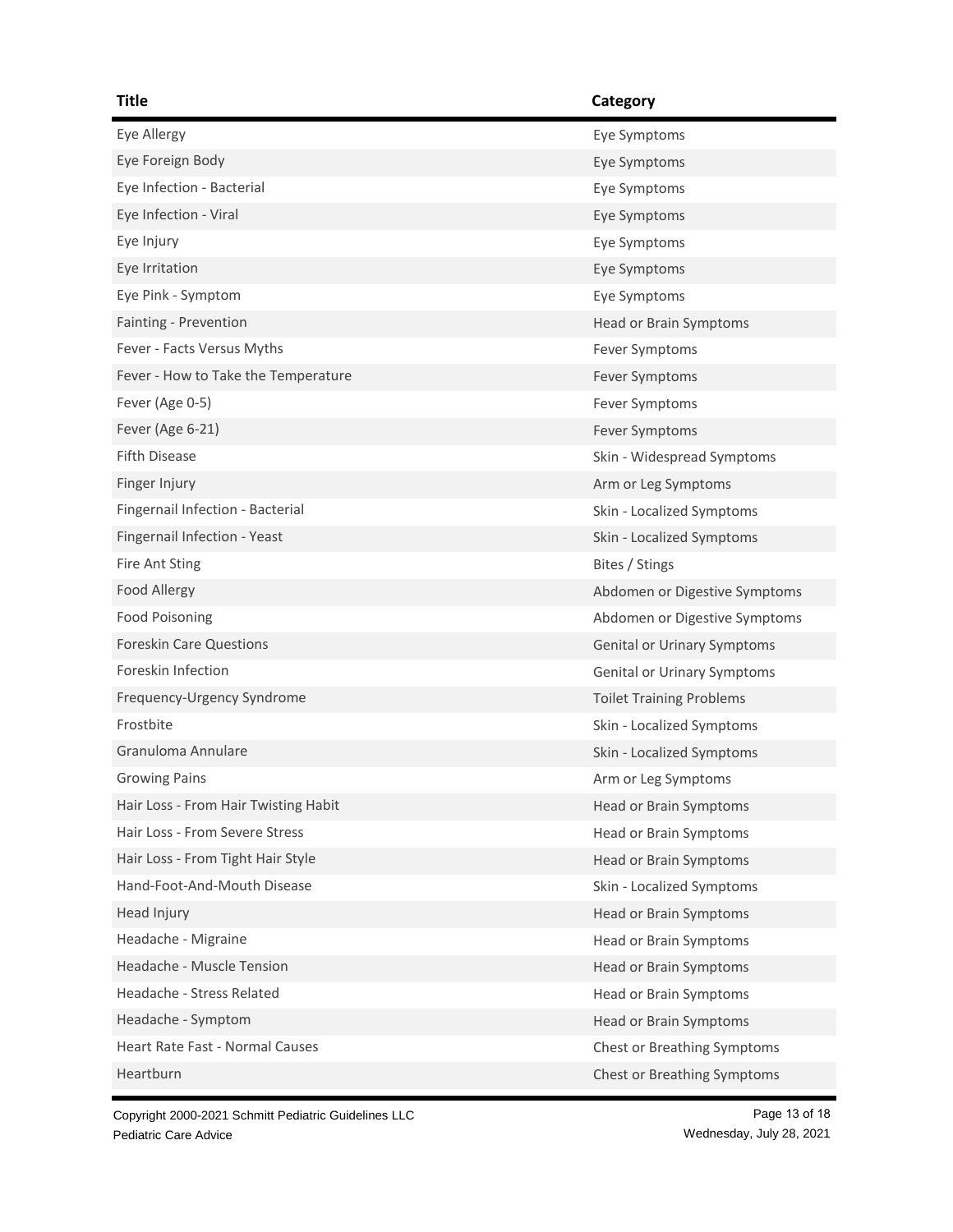### Heat Rash Skin - Localized Symptoms Heat Reactions **Fever Symptoms** Fever Symptoms Hernia - Inguinal Abdomen or Digestive Symptoms (Abdomen or Digestive Symptoms) Herpangina Mouth / Teeth / Throat Symptoms Herpes Gingivostomatitis **Mouth / Teeth / Throat Symptoms** Mouth / Teeth / Throat Symptoms Hiccups or Burps - Normal Abdomen or Digestive Symptoms (Abdomen or Digestive Symptoms) Hitting and Aggressive Behavior **Behavior** Behavior Problems Hives Skin - Widespread Symptoms Hoarse Voice - Symptom **Mouth / Teeth / Throat Symptoms** Mouth / Teeth / Throat Symptoms Hot Tub Dermatitis **Skin - Widespread Symptoms** Skin - Widespread Symptoms Human Bite **Bites / Stings** Bites / Stings Ibuprofen (Advil, Motrin) Dosage Table Fever Symptoms Fever Symptoms Impetigo - Infected Sores Skin - Localized Symptoms Incentives for Motivating Children Behavior Problems Behavior Problems Influenza Exposure Chest or Breathing Symptoms Influenza Seasonal (Age 0-5) Chest or Breathing Symptoms Chest or Breathing Symptoms Influenza Seasonal (Age 6-21) Chest or Breathing Symptoms Insect Bite **Bites / Stings** Jaundiced Newborn **Newborn 2008** Service of Newborn or Infant Problems Newborn or Infant Problems Jellyfish Sting Bites / Stings Jock Itch Skin - Localized Symptoms Joint Hypermobility Syndrome (Normal Loose Joints) Arm or Leg Symptoms Keratosis Pilaris Skin - Localized Symptoms (Skin - Localized Symptoms) Labial Fusion Genital or Urinary Symptoms Laryngitis - Allergic Chest or Breathing Symptoms Laryngitis - Viral Chest or Breathing Symptoms Leg Injury **Arm or Leg Symptoms Arm or Leg Symptoms** Leg Pain - Muscle Cramps **Arm or Leg Symptoms** Arm or Leg Symptoms Leg Pain - Muscle Strain Arm or Leg Symptoms Leg Pain - Symptom **Arm or Leg Symptoms** Arm or Leg Symptoms Lice - Head **National Accord Contract Contract Contract Contract Contract Contract Contract Contract Contract Contract Contract Contract Contract Contract Contract Contract Contract Contract Contract Contract Contract Cont** Lyme Disease Bites / Stings Lymph Node - Normal **Skin - Localized Symptoms** Lymph Node Infection - Bacterial Skin - Localized Symptoms (Skin - Localized Symptoms) Lymph Node Infection - Viral Skin - Localized Symptoms Measles Vaccine Rash Skin - Widespread Symptoms (Skin - Widespread Symptoms)

Copyright 2000-2021 Schmitt Pediatric Guidelines LLC Pediatric Care Advice

Page 14 of 18 Wednesday, July 28, 2021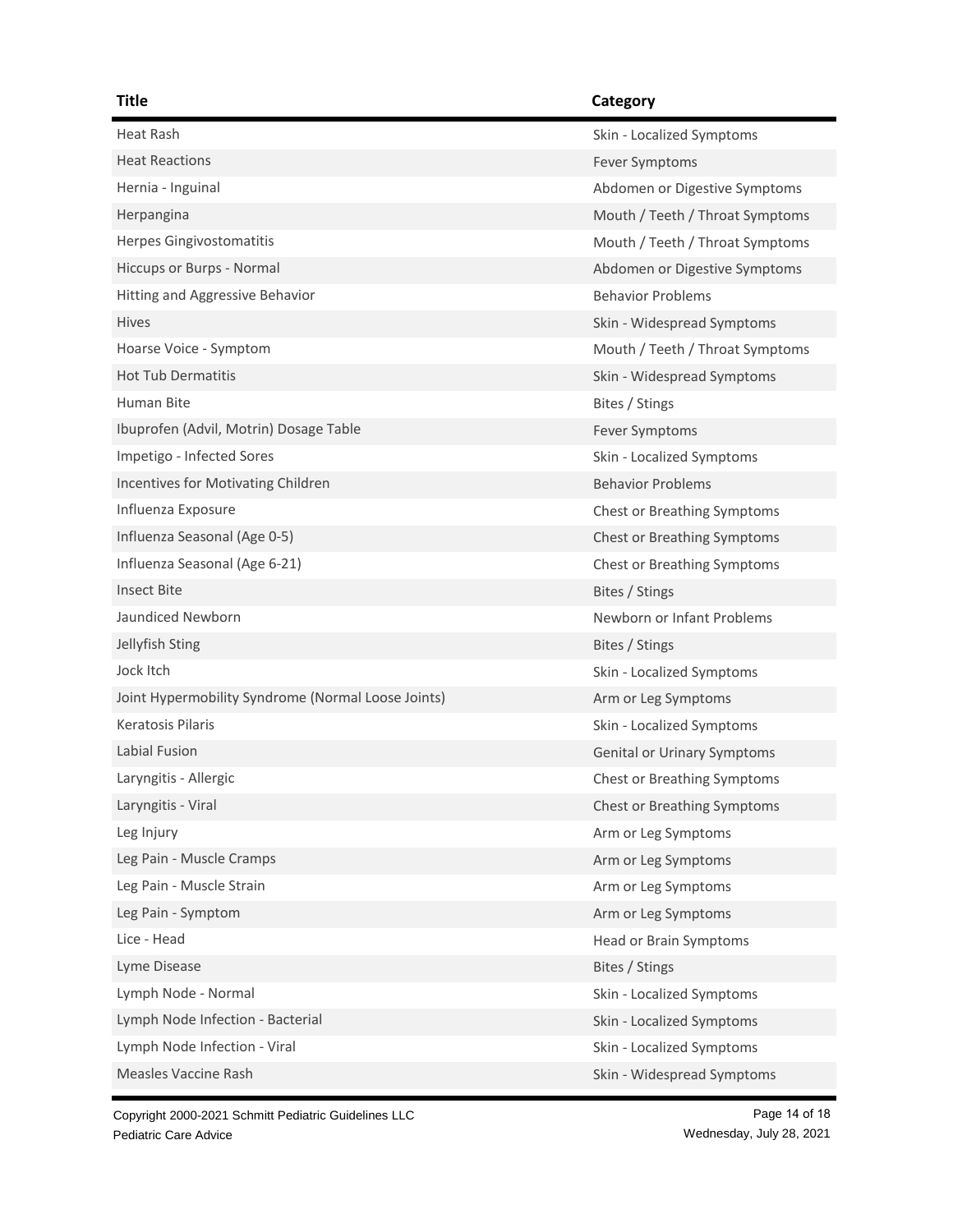### **Title Category** Medication - Giving Liquid Medicine to Cooperative Child Mouth / Teeth / Throat Symptoms Medication - Giving Pills to Cooperative Child Mouth / Teeth / Throat Symptoms Medication - Refusal to Take Mouth / Teeth / Throat Symptoms Menstrual Cramps **Abdomen or Digestive Symptoms** Abdomen or Digestive Symptoms Molluscum Contagiosum **Skin - Localized Symptoms** Skin - Localized Symptoms Mono (Infectious Mononucleosis) Mouth / Teeth / Throat Symptoms Mosquito Bite **Bites / Stings** and Mosquito Bites / Stings and Mosquito Bites / Stings and Mosquito Bites / Stings Motion Sickness **Head or Brain Symptoms** Mountain Sickness Chest or Breathing Symptoms Mouth Injury Mouth / Teeth / Throat Symptoms Mouth Ulcers (Mouth Sores) - Symptom Mouth / Teeth / Throat Symptoms Nasal Rinses Children and Teens Nose Symptoms Nose Symptoms Nasal Suction **Nasal Suction** Nose Symptoms Nausea - Symptom **Abdomen or Digestive Symptoms** Abdomen or Digestive Symptoms Neck Pain - Muscle Strain Neck or Back Symptoms Newborn - Flying and Mountain Travel Newborn or Infant Problems Newborn Appearance **Newborn Appearance** Newborn or Infant Problems Newborn Birthmarks **Newborn Birthmarks** Newborn or Infant Problems Newborn Illness - How To Recognize Newborn or Infant Problems Newborn Rashes Newborn Rashes Newborn Rashes Newborn Or Infant Problems Newborn or Infant Problems Newborn Reflexes and Behaviors Newborn or Infant Problems Nose Allergy (Hay Fever) Nose Symptoms Nose Symptoms Nose Foreign Body Removal and The Control of the Nose Symptoms Nose Symptoms Nose Injury Nose Symptoms and the United States of the United States of the United States of the United States Nosebleed Nose Symptoms and Nose Symptoms and Nose Symptoms and Nose Symptoms and Nose Symptoms and Nose Symptoms and Nose Symptoms and Nose Symptoms and Nose Symptoms and Nose Symptoms and Nose Symptoms and Nose Symptoms Oral Allergy Syndrome **Mouth / Teeth / Throat Symptoms** Mouth / Teeth / Throat Symptoms Overweight Older Child - Prevention and Treatment Fation Eating Problems Overweight Toddler - Preventing Over-Feeding and Over-Eating **Eating Problems** Pacifiers **Newborn or Infant Problems** Penis - Contact Dermatitis Contact Dermatitis Contact Dermatitis Genital or Urinary Symptoms Perioral Food Rash Mouth / Teeth / Throat Symptoms Picky Eater **Eating Problems Eating Problems** Pinworm Seen **Abdomen or Digestive Symptoms** Abdomen or Digestive Symptoms Pityriasis Alba Skin - Localized Symptoms (Skin - Localized Symptoms) Pityriasis Rosea Skin - Widespread Symptoms (Skin - Widespread Symptoms) Pneumonia - Bacterial Chest or Breathing Symptoms

Copyright 2000-2021 Schmitt Pediatric Guidelines LLC Pediatric Care Advice

Page 15 of 18 Wednesday, July 28, 2021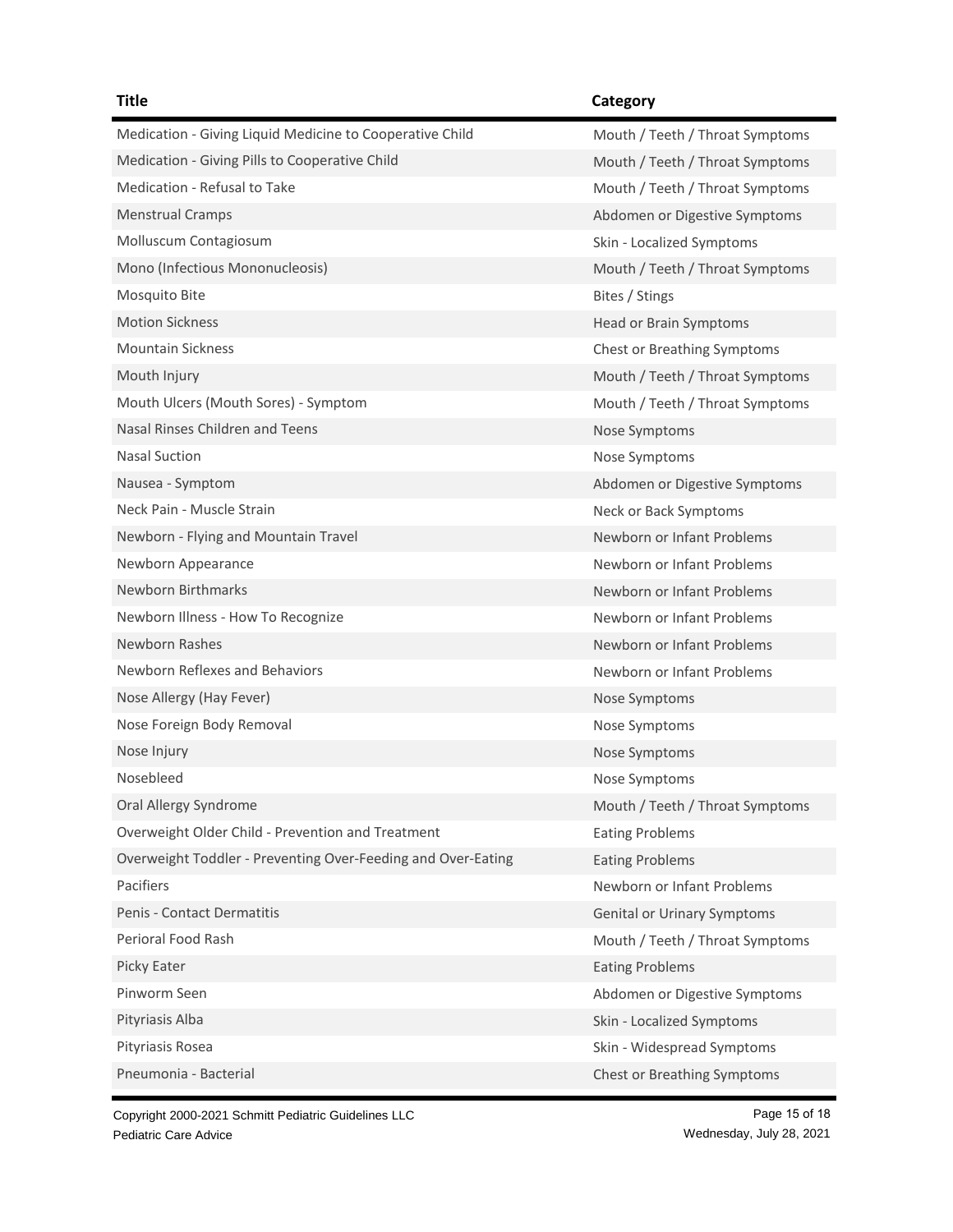| Pneumonia - Viral                                   | <b>Chest or Breathing Symptoms</b> |
|-----------------------------------------------------|------------------------------------|
| Poison Ivy - Oak - Sumac                            | Skin - Localized Symptoms          |
| <b>Puncture Wound</b>                               | Skin - Localized Symptoms          |
| Rash Localized - Cause Unknown                      | Skin - Localized Symptoms          |
| Rash Widespread - Cause Unknown                     | Skin - Widespread Symptoms         |
| Ringworm of the Body                                | Skin - Localized Symptoms          |
| Ringworm of the Scalp                               | Skin - Localized Symptoms          |
| Roseola                                             | Skin - Widespread Symptoms         |
| Sacral Dimple - Normal                              | Newborn or Infant Problems         |
| <b>Scabies</b>                                      | Skin - Widespread Symptoms         |
| Scarlet Fever                                       | Skin - Widespread Symptoms         |
| School Avoidance                                    | <b>Behavior Problems</b>           |
| <b>Scorpion Sting</b>                               | Bites / Stings                     |
| Shingles (Zoster)                                   | Skin - Localized Symptoms          |
| Sibling Rivalry Toward a Newborn                    | <b>Behavior Problems</b>           |
| <b>Siblings Arguing</b>                             | <b>Behavior Problems</b>           |
| Sinus Infection - Bacterial                         | Nose Symptoms                      |
| Sinus Infection - Viral                             | Nose Symptoms                      |
| Sinus Pain or Congestion - Symptom                  | Nose Symptoms                      |
| Sleep - Bedtime Resistance                          | Sleep Problems                     |
| Sleep - Confusional Arousals                        | Sleep Problems                     |
| Sleep - Early Morning Riser                         | Sleep Problems                     |
| Sleep - Nightmares                                  | Sleep Problems                     |
| Sleep Problem from Feeding Until Asleep             | Sleep Problems                     |
| Sleep Problem from Holding Until Asleep             | Sleep Problems                     |
| Sleep Problems - Prevention                         | Sleep Problems                     |
| <b>Sleep Talking</b>                                | Sleep Problems                     |
| Sleep Terrors                                       | Sleep Problems                     |
| Sleeping with Parents (Bed-Sharing) - How To End It | Sleep Problems                     |
| Sleeping with Parents (Bed-Sharing) - Pros and Cons | Sleep Problems                     |
| Sleepwalking                                        | Sleep Problems                     |
| Soft Spot in Babies - Normal                        | Newborn or Infant Problems         |
| Solid Foods (Baby Foods)                            | <b>Eating Problems</b>             |
| Sore Throat - Symptom                               | Mouth / Teeth / Throat Symptoms    |
| Spider Bite                                         | Bites / Stings                     |
| Spitting Up (Normal Reflux)                         | Newborn or Infant Problems         |

Copyright 2000-2021 Schmitt Pediatric Guidelines LLC Pediatric Care Advice

Page 16 of 18 Wednesday, July 28, 2021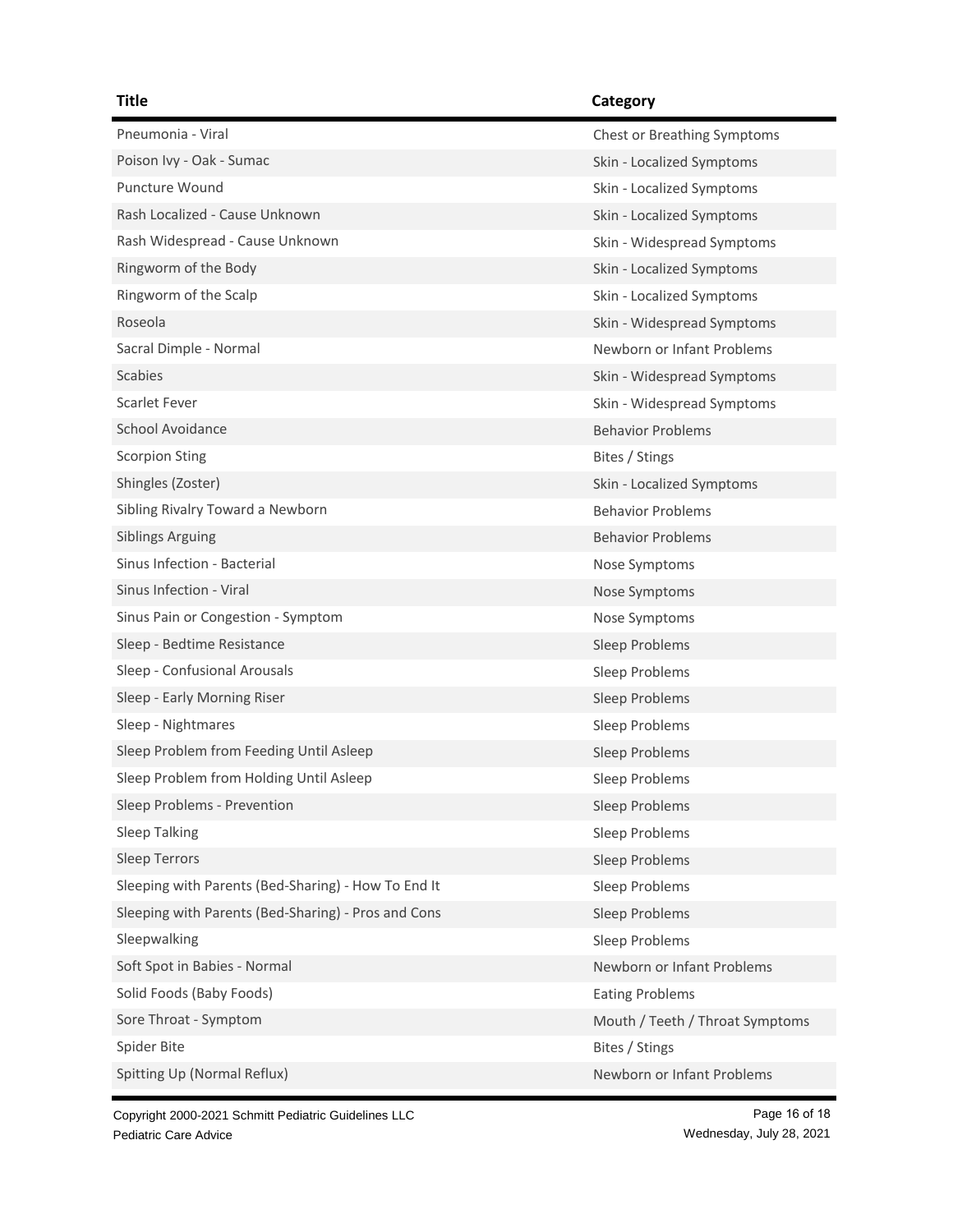| Splint Care - Arm                                            | Arm or Leg Symptoms             |
|--------------------------------------------------------------|---------------------------------|
| Splint Care - Leg                                            | Arm or Leg Symptoms             |
| Splinters (Slivers)                                          | Skin - Localized Symptoms       |
| Spoiled Children - Prevention                                | <b>Behavior Problems</b>        |
| <b>STI Prevention</b>                                        | Genital or Urinary Symptoms     |
| Stools - Unusual Color                                       | Abdomen or Digestive Symptoms   |
| Straining and Grunting Baby - Normal                         | Newborn or Infant Problems      |
| <b>Strep Throat Exposure</b>                                 | Mouth / Teeth / Throat Symptoms |
| Stubborn Toddler                                             | <b>Behavior Problems</b>        |
| Sty                                                          | Eye Symptoms                    |
| Sunburn                                                      | Skin - Widespread Symptoms      |
| <b>Sutured Wound Care</b>                                    | Skin - Localized Symptoms       |
| <b>Swallowed Harmless Substance</b>                          | Mouth / Teeth / Throat Symptoms |
| <b>Swallowed Small Object</b>                                | Abdomen or Digestive Symptoms   |
| Swimmer's Itch                                               | Skin - Widespread Symptoms      |
| Tailbone Injury                                              | Neck or Back Symptoms           |
| <b>Tear Duct - Blocked</b>                                   | Newborn or Infant Problems      |
| Teething                                                     | Mouth / Teeth / Throat Symptoms |
| <b>Temper Tantrums</b>                                       | <b>Behavior Problems</b>        |
| Thin Body Type (Normal Slenderness)                          | <b>Eating Problems</b>          |
| Throat Infection - Viral                                     | Mouth / Teeth / Throat Symptoms |
| Throat Infection - Strep                                     | Mouth / Teeth / Throat Symptoms |
| Thrush                                                       | Newborn or Infant Problems      |
| <b>Tick Bite</b>                                             | Bites / Stings                  |
| Time-Out Technique                                           | <b>Behavior Problems</b>        |
| <b>Tinea Versicolor</b>                                      | Skin - Localized Symptoms       |
| Toe Injury                                                   | Arm or Leg Symptoms             |
| Toenail - Ingrown                                            | Arm or Leg Symptoms             |
| <b>Toilet Readiness Training</b>                             | <b>Toilet Training Problems</b> |
| Toilet Training - How to Start                               | <b>Toilet Training Problems</b> |
| Toilet Training Resistance - Constipation from Stool Holding | <b>Toilet Training Problems</b> |
| Toilet Training Resistance - Encopresis without Constipation | <b>Toilet Training Problems</b> |
| Tongue - Geographic                                          | Mouth / Teeth / Throat Symptoms |
| Tonsil Infection - Strep                                     | Mouth / Teeth / Throat Symptoms |
| Tonsil Infection - Viral                                     | Mouth / Teeth / Throat Symptoms |
| Tooth Injury                                                 | Mouth / Teeth / Throat Symptoms |

Copyright 2000-2021 Schmitt Pediatric Guidelines LLC Pediatric Care Advice

Page 17 of 18 Wednesday, July 28, 2021